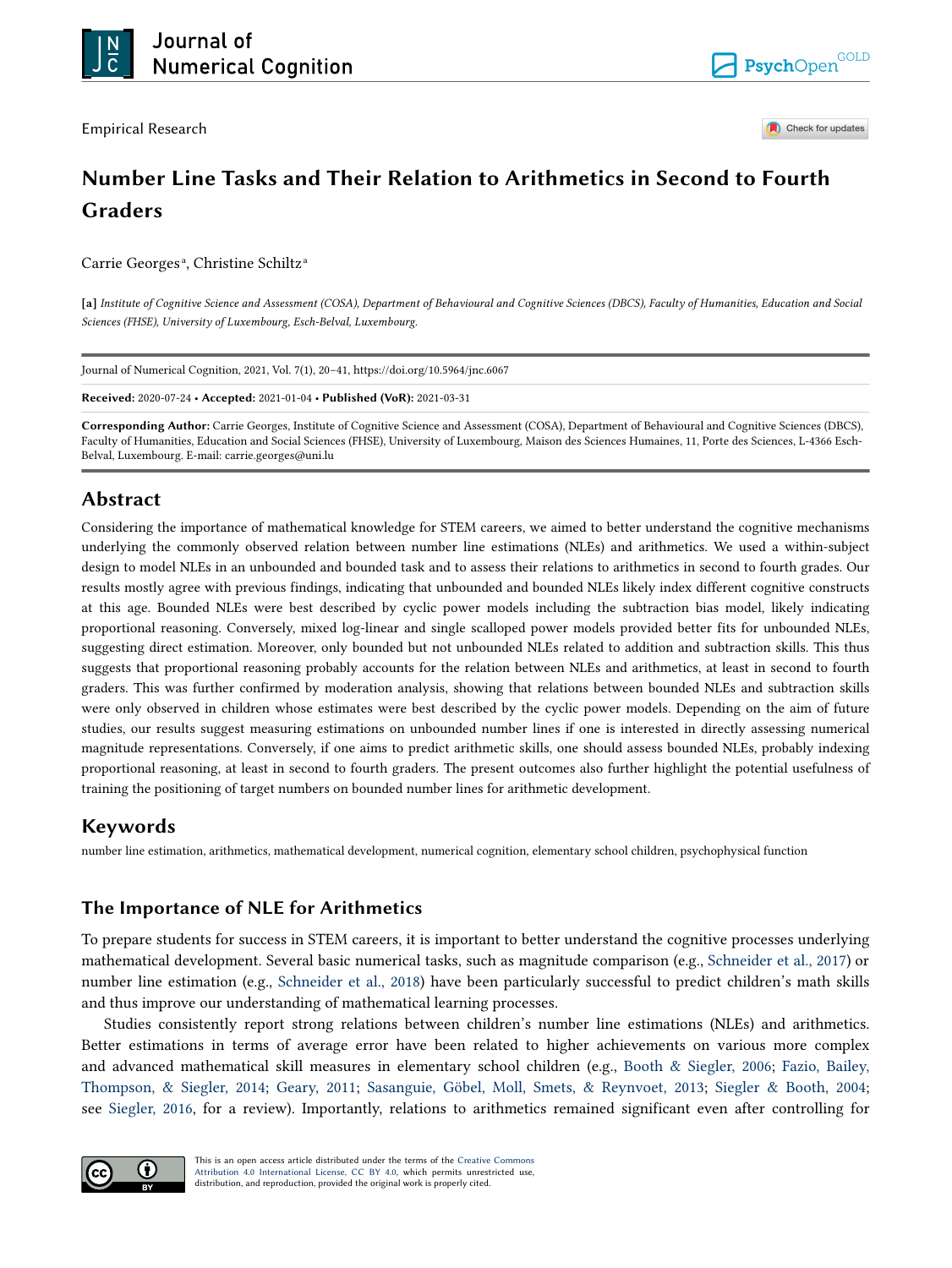potentially confounding variables, such as socio-economic status, working memory, intelligence, reading achievement or non-symbolic numerical knowledge ([Geary, 2011](#page-19-0); [Hansen et al., 2015;](#page-19-0) [Hornung, Schiltz, Brunner, & Martin, 2014;](#page-20-0) [Vukovic et al., 2014](#page-21-0)).

In NLE tasks, participants need to place a target number on a visually presented number line ([Siegler & Opfer,](#page-21-0) [2003\)](#page-21-0). In the classical "bounded" version of the task, number lines are labelled with two endpoints ([Cohen & Blanc-](#page-19-0)[Goldhammer, 2011;](#page-19-0) [Cohen & Sarnecka, 2014](#page-19-0)). More recently, an "unbounded" task has been introduced, where only the origin of the number line and a scaling unit (e.g., 0-1) are given ([Cohen & Blanc-Goldhammer, 2011\)](#page-19-0).

Since NLE tasks were typically considered to allow for a direct assessment of the underlying mental number line (MNL) representation ([Berteletti, Lucangeli, Piazza, Dehaene, & Zorzi, 2010;](#page-18-0) [Booth & Siegler, 2006,](#page-18-0) [2008](#page-18-0); [Siegler &](#page-21-0) [Opfer, 2003](#page-21-0)), associations between NLEs and arithmetics have been widely regarded as evidence for a critical role of numerical magnitude representations in arithmetic development ([Schneider, Grabner, & Paetsch, 2009;](#page-20-0) [Schneider et al.,](#page-21-0) [2008;](#page-21-0) [Siegler & Opfer, 2003](#page-21-0)). Accordingly, the ability to represent and process numerical magnitudes likely supports the acquisition of more advanced mathematical skills. The beneficial role of the MNL is not only empirically supported (e.g., [Georges, Hoffmann, & Schiltz, 2017;](#page-19-0) [Hoffmann, Hornung, Martin, & Schiltz, 2013](#page-19-0)), but also a key assumption in several dominant theories of mathematical learning and development, including the integrated theory of numerical development ([Siegler, 2016](#page-21-0); [Siegler & Lortie-Forgues, 2014;](#page-21-0) [Siegler, Thompson, & Schneider, 2011](#page-21-0)), [Dehaene's \(1997\)](#page-19-0) account of number sense, and the theory of mathematical core knowledge (e.g., [Feigenson, Dehaene, & Spelke, 2004\)](#page-19-0).

However, recent studies assessing both the classical bounded NLE task and the relatively new unbounded version found that associations between NLEs and arithmetics were only observed for the former but not the latter task [\(Jung](#page-20-0) [et al., 2020](#page-20-0); [Link, Nuerk, & Moeller, 2014;](#page-20-0) but see [Kim & Opfer, 2017\)](#page-20-0). This finding also agrees with the meta-analysis of [Schneider and colleagues \(2018\),](#page-21-0) where correlations with mathematical skills were moderated by the variant of the NLE task. More concretely, relations with mathematical competence were significantly positive for the standard, bounded version of the NLE task but not significantly different from zero for unbounded number lines. This not only suggests that both tasks likely reflect different cognitive constructs, but also questions whether numerical magnitude representations can truly account for the relation between bounded NLEs and arithmetics.

### **The Determinants of NLE**

Interestingly, bounded NLEs seem to be best described by a variety of cyclic power models [\(Hollands & Dyre, 2000](#page-20-0)), supposedly capturing calculation strategies, such as proportional judgement, rather than direct estimation [\(Barth &](#page-18-0) [Paladino, 2011;](#page-18-0) [Barth et al., 2016](#page-18-0); [Cohen & Blanc-Goldhammer, 2011;](#page-19-0) [Cohen & Sarnecka, 2014](#page-19-0); [Rouder & Geary, 2014;](#page-20-0) [Slusser, Santiago, & Barth, 2013;](#page-21-0) but see [Opfer, Thompson, & Kim, 2016](#page-20-0); [Kim & Opfer, 2017](#page-20-0)), thus suggesting that calculation strategies as opposed to numerical magnitude representations probably underlie relations to arithmetics.

More concretely, since bounded number lines have a clearly defined origin and endpoint, individuals can scale the line length to a proportion by estimating the distances of the target number from the left and right boundaries of the line. For example, if individuals need to place the number 60 on a line from 0 to 100, they pick a position on the line and then look back and forth between that position and the boundaries of the line, adjusting the position until its distances to the lower and upper boundaries seem to be 60 and 40 respectively. When participants use this "proportional judgement" strategy to estimate the position of numbers on bounded lines, their estimates form an S-shaped ogival curve around the accuracy line, which can be described by Spence's power model ([Spence, 1990;](#page-21-0) [Spence & Krizel,](#page-21-0) [1994\)](#page-21-0). [Hollands and Dyre \(2000\)](#page-20-0) adapted the power model to include the possibility of using multiple reference points. This so called "cyclic power model (CPM)" predicts multiple cycles of the S-shaped ogival pattern, depending on the number of reference points. Some individuals might only rely on the origin and endpoint, reflected by a single cycle (i.e., one-cycle power model, 1CPM), while others might use the middle of the line as an additional reference point, yielding two cycles of the S-shaped ogival pattern (i.e., two-cycle power model, 2CPM). [Cohen and Sarnecka \(2014\)](#page-19-0) later introduced a variation to the CPM, the subtraction bias cyclic model (SBCM). This model is identical to the 1CPM but includes a subtraction bias, which indexes difficulties in the "subtract-and-compare" process. This model was shown to describe the estimates of younger children, suggesting that poor mensuration skills underlie the negatively accelerating (logarithmic-like) pattern of data usually produced by younger children on the bounded task ([Cohen & Sarnecka,](#page-19-0)

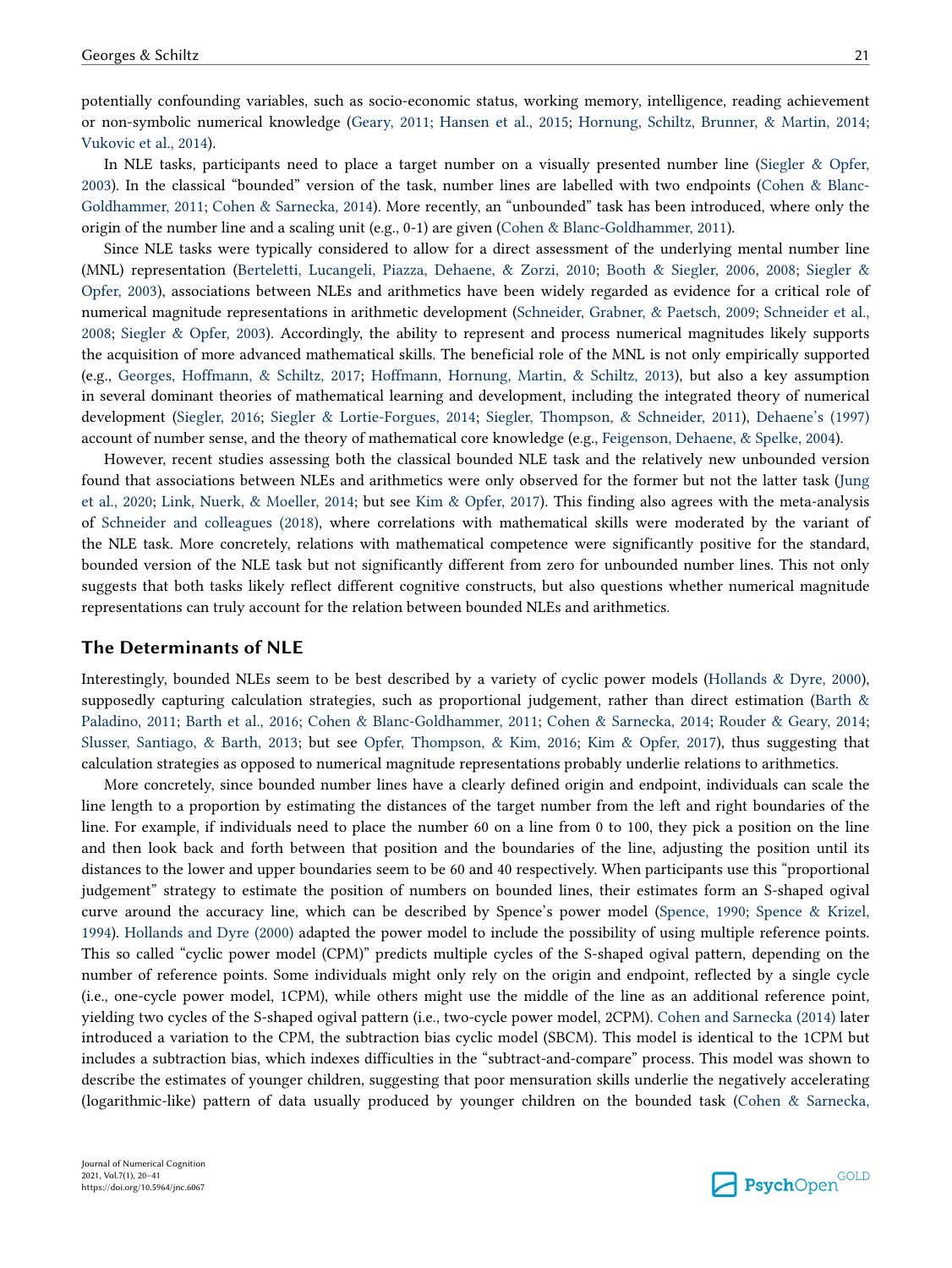[2014\)](#page-19-0). However, it should be noted that although CPMs can be indicative of the application of proportional reasoning, the latter calculation strategy is not necessarily exclusively captured by the superior fits of those power functions. Namely, [Yuan, Prather, Mix, and Smith \(2020\)](#page-21-0) have recently shown that power models provided relatively poor fits to performances on a clustered dot array task that is readily solvable by basic proportional reasoning skills. Thus, although power models likely index the reliance on proportional judgement, poor fits do not necessarily suggest the absence of such a calculation strategy.

Even though the question of whether proportional reasoning is adequately modelled by CPMs remains a matter of debate, the application of such a calculation strategy on bounded tasks can be further supported by studies focussing on participants' error rates (e.g., [Ashcraft & Moore, 2012](#page-18-0)). Namely, smaller error variability is typically observed close to the mid- and endpoints of the number line, resulting in a characteristic M-shaped distribution, thereby suggesting the reliance on reference points as a guidance for placing estimates on bounded lines [\(Cohen & Blanc-Goldhammer, 2011;](#page-19-0) [Link, Huber, Nuerk, & Moeller, 2014](#page-20-0)). The use of proportional judgement is further corroborated by participants' verbal reports and observations of their solution behavior [\(Peeters, Degrande, Ebersbach, Verschaffel, & Luwel, 2016;](#page-20-0) [Peeters,](#page-20-0) [Verschaffel, & Luwel, 2017](#page-20-0); [Petitto, 1990\)](#page-20-0), as well as eye-movement data [\(Schneider et al., 2008](#page-21-0); [Sullivan, Juhasz, Slattery,](#page-21-0) [& Barth, 2011\)](#page-21-0).

As opposed to the bounded task, strategies on unbounded number lines were shown to consist of direct estimation and dead-reckoning [\(Cohen & Blanc-Goldhammer, 2011;](#page-19-0) [Cohen & Sarnecka, 2014;](#page-19-0) [Jung et al., 2020;](#page-20-0) [Link, Huber, et al.,](#page-20-0) [2014;](#page-20-0) [Reinert, Hartmann, Huber, & Moeller, 2019](#page-20-0); [Reinert, Huber, Nuerk, & Moeller, 2017\)](#page-20-0). Namely, participants use the given unit to either directly estimate target numbers by moving straight to their position on the number line or apply dead-reckoning by firstly estimating a working window of a specific size [e.g., 5 units] and by then using multiples of this working window to estimate the location of larger numbers. Estimating the position of numbers by repeatedly counting to smaller numbers (i.e., estimating the line length of the working window) creates a scalloped pattern in participants' estimates. This pattern of estimation can be described by a simple variant of Stevens's power law, termed the scalloped power model (SPM; [Cohen & Blanc-Goldhammer, 2011\)](#page-19-0). When participants estimate numbers directly, their estimates are characterized by a single scallop (i.e., single-scalloped power model, 1SPM). Conversely, dual- (2SPM) and multi-scalloped power models (multi-SPM) reflect the estimates of individuals applying the working window once or multiple times respectively before counting towards the position of the estimate. Considering that the SPMs indicate the reliance on basic counting skills, such as repeated addition, rather than any advanced calculation strategy, NLEs best described by these functions are considered to provide a more accurate picture of numerical magnitude representations (see [Cohen & Sarnecka, 2014](#page-19-0)).

Direct estimation on unbounded number lines is also further confirmed by participants' error data. Namely, error variability in the unbounded task linearly increases with target number and is not characterized by the M-shaped pattern reflecting proportional judgement on bounded number lines ([Link, Huber, et al., 2014\)](#page-20-0).

Considering that 1) mainly bounded but not unbounded estimates correlate with arithmetics and that 2) direct estimation is likely only indexed by unbounded NLEs, mechanisms other than numerical magnitude representations such as proportional judgement probably underlie the relation between NLEs and arithmetics. In other terms, NLEs correlate with mathematical skills, because proportional reasoning is a key proficiency component in mathematics (cf., [Boyer, Levine, & Huttenlocher, 2008](#page-18-0)), but not because numerical magnitude representations are an important determinant of mathematical development. The unbounded NLE task is thought to provide a better measure of the MNL [\(Cohen & Sarnecka, 2014](#page-19-0)). However, the absence of a relation between arithmetics and unbounded NLEs ([Link, Nuerk, et](#page-20-0) [al., 2014\)](#page-20-0) questions the importance of numerical magnitude representations for mathematical learning.

### **An Ongoing Debate**

Whether or not the MNL can account for the commonly observed relation between NLEs and arithmetics is a matter of ongoing debate. Although abundant evidence suggests that bounded estimations rather reflect calculation strategies [\(Barth & Paladino, 2011;](#page-18-0) [Barth et al., 2016;](#page-18-0) [Cohen & Blanc-Goldhammer, 2011;](#page-19-0) [Cohen & Sarnecka, 2014;](#page-19-0) [Rouder &](#page-20-0) [Geary, 2014;](#page-20-0) [Slusser et al., 2013](#page-21-0)), which then account for relations to arithmetics, these observations conflict with the recent findings of [Kim and Opfer \(2017](#page-20-0); see also [Opfer et al., 2016](#page-20-0)). Namely, they showed that a mixed log-linear

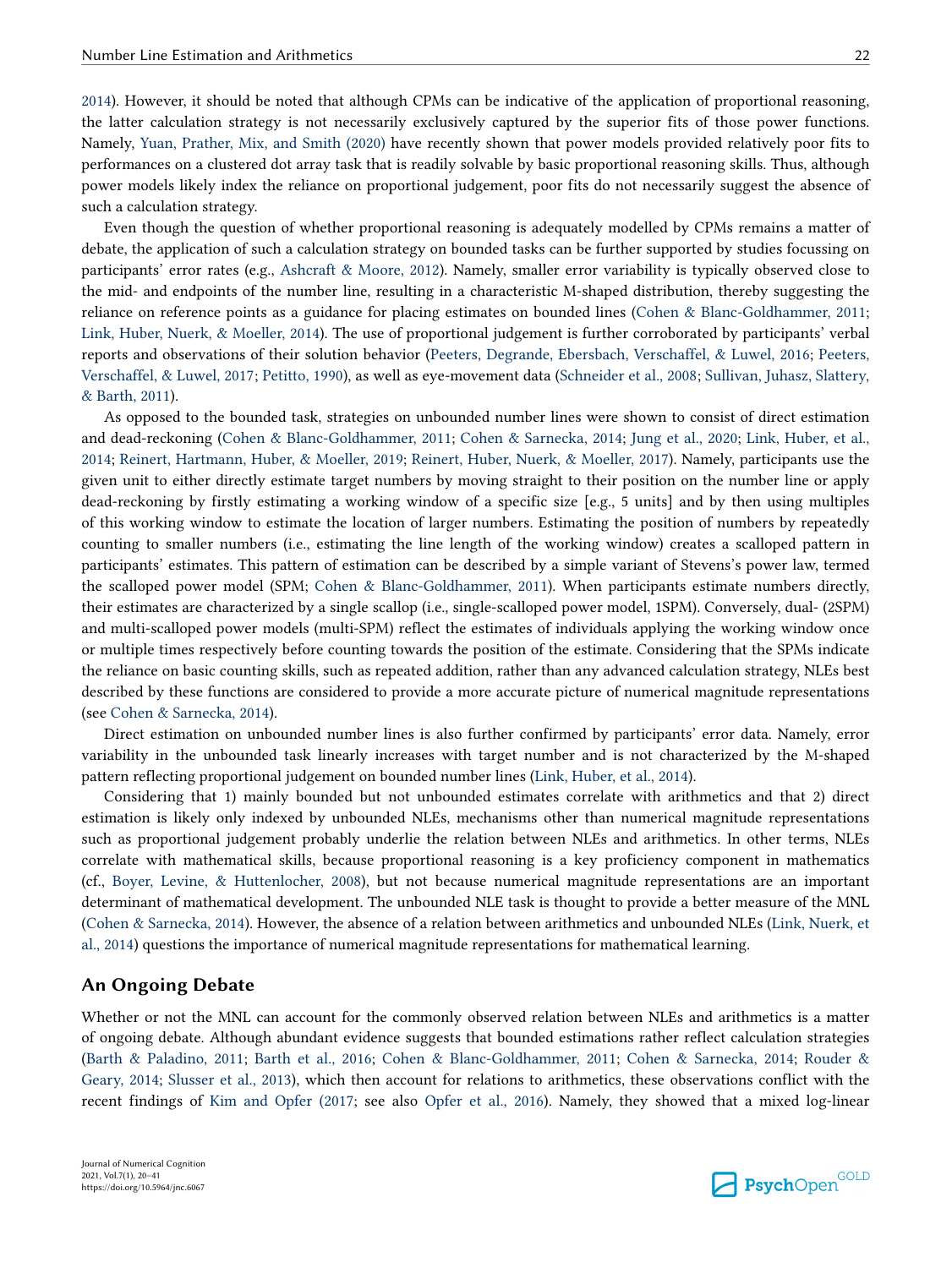model (MLLM) produced superior fits to bounded estimates than a model integrating all variants of the CPMs, termed mixed cyclic power model (MCPM). Since the MLLM predicts estimates as a weighted sum of logarithmic and linear transforms of the target number, it reflects the idea of age-related log-to-linear shifts in numerical representations [\(Anobile, Cicchini, & Burr, 2012](#page-18-0); [Cicchini, Anobile, & Burr, 2014;](#page-19-0) [Dehaene, Izard, Spelke, & Pica, 2008;](#page-19-0) [Kim & Opfer,](#page-20-0) [2017;](#page-20-0) [Opfer et al., 2016\)](#page-20-0). Their findings therefore suggest that not only unbounded but also bounded estimates properly reflect numerical magnitude representations. Interestingly, what is more, the logarithmicity component of the MLLM was found to significantly relate to addition and subtraction skills. This indicates that the degree of logarithmic compression in numerical magnitude representations probably accounts for the relation between bounded NLEs and arithmetics. The importance of the MNL in explaining associations between NLEs and mathematical skills is further corroborated by their observation that even unbounded estimates (assumed to index numerical representations more directly) significantly correlated with arithmetics ([Kim & Opfer, 2017\)](#page-20-0). In sum, [Kim and Opfer \(2017\)](#page-20-0) thus provide evidence in favour of the initial idea that the MNL underlies the commonly observed relation between NLEs and arithmetics.

How can the findings of [Kim and Opfer \(2017\)](#page-20-0) be reconciled with evidence against the importance of the MNL in the relation between NLEs and arithmetics? One possible explanation for this discrepancy is that studies not finding a relation between unbounded NLEs and arithmetics were mainly conducted in relatively older elementary school children [\(Link, Nuerk, et al., 2014](#page-20-0)) or adolescents ([Jung et al., 2020](#page-20-0)), while [Kim and Opfer \(2017\)](#page-20-0) tested younger children, attending preschool, first or second grade. Notably, the importance of the MNL for unbounded NLEs has been confirmed in older children [\(Link, Huber, et al., 2014\)](#page-20-0) and adolescents [\(Jung et al., 2020\)](#page-20-0), suggesting that the reliance on numerical magnitude representations might well account for the lack of relation to arithmetics at these later developmental stages. This assumption has, however, not yet been confirmed with intra-individual studies in older elementary school children. More concretely, only studies focussing on either younger children [\(Kim & Opfer, 2017\)](#page-20-0) or adolescents [\(Jung et al., 2020](#page-20-0)) have assessed the constructs underlying NLEs as well as their relations to arithmetics in the same individuals. It is thus advisable to employ such a within-subject approach also in slightly older elementary school children to determine whether relations between arithmetics and bounded but not unbounded NLEs previously observed in fourth graders [\(Link, Nuerk, et al., 2014\)](#page-20-0) can actually be explained by the reliance on proportional judgement on bounded as opposed to the MNL on unbounded number lines in such older elementary school children [\(Link, Huber, et al., 2014](#page-20-0)).

# **Aim**

In this paper, we generally aimed to further unravel the cognitive mechanisms underlying the commonly observed relation between NLEs and arithmetics. To shed further light on the aforementioned inconsistencies and to account for the potential shortcomings of previous designs, the present study used a *within-subject approach* to assess 1) model fits for unbounded and bounded NLEs (and as such their underlying cognitive determinants) as well as 2) their relations to arithmetics within the same individuals. We focussed on slightly *older elementary school children* attending second to fourth grade to complement previous studies using a similar within-subject approach in younger children ([Kim & Opfer,](#page-20-0)  [2017\)](#page-20-0) or adolescents ([Jung et al., 2020](#page-20-0)) and to get a better understanding of the mechanisms actually explaining the relation between bounded but not unbounded NLEs and arithmetics previously reported in fourth graders ([Link, Nuerk,](#page-20-0)  [et al., 2014\)](#page-20-0).

The current *hybrid design* (i.e., the use of a modelling procedure to better understand the constructs underlying bounded and unbounded NLEs and consequently individual differences in addition and subtraction skills, see e.g., [Kim & Opfer, 2017,](#page-20-0) or [Jung et al., 2020](#page-20-0), for a similar design) enabled us to further assess the mechanisms explaining relations between NLEs and arithmetics without the hurdle of incorporating additional tests to determine the influence of potentially confounding domain-specific and domain-general variables previously shown to relate to NLEs and/or arithmetics (e.g., visuospatial abilities, see [Sella, Sader, Lolliot, & Cohen Kadosh, 2016](#page-21-0); [Simms, Clayton, Cragg, Gilmore,](#page-21-0) [& Johnson, 2016](#page-21-0)).

We also performed *moderation analysis* to determine whether potential associations between NLEs and arithmetics depend on the best-fit model, thereby further unravelling the cognitive construct actually accounting for their relation. More concretely, we hypothesized that if bounded NLEs reflect proportional judgement, which in turn explains their

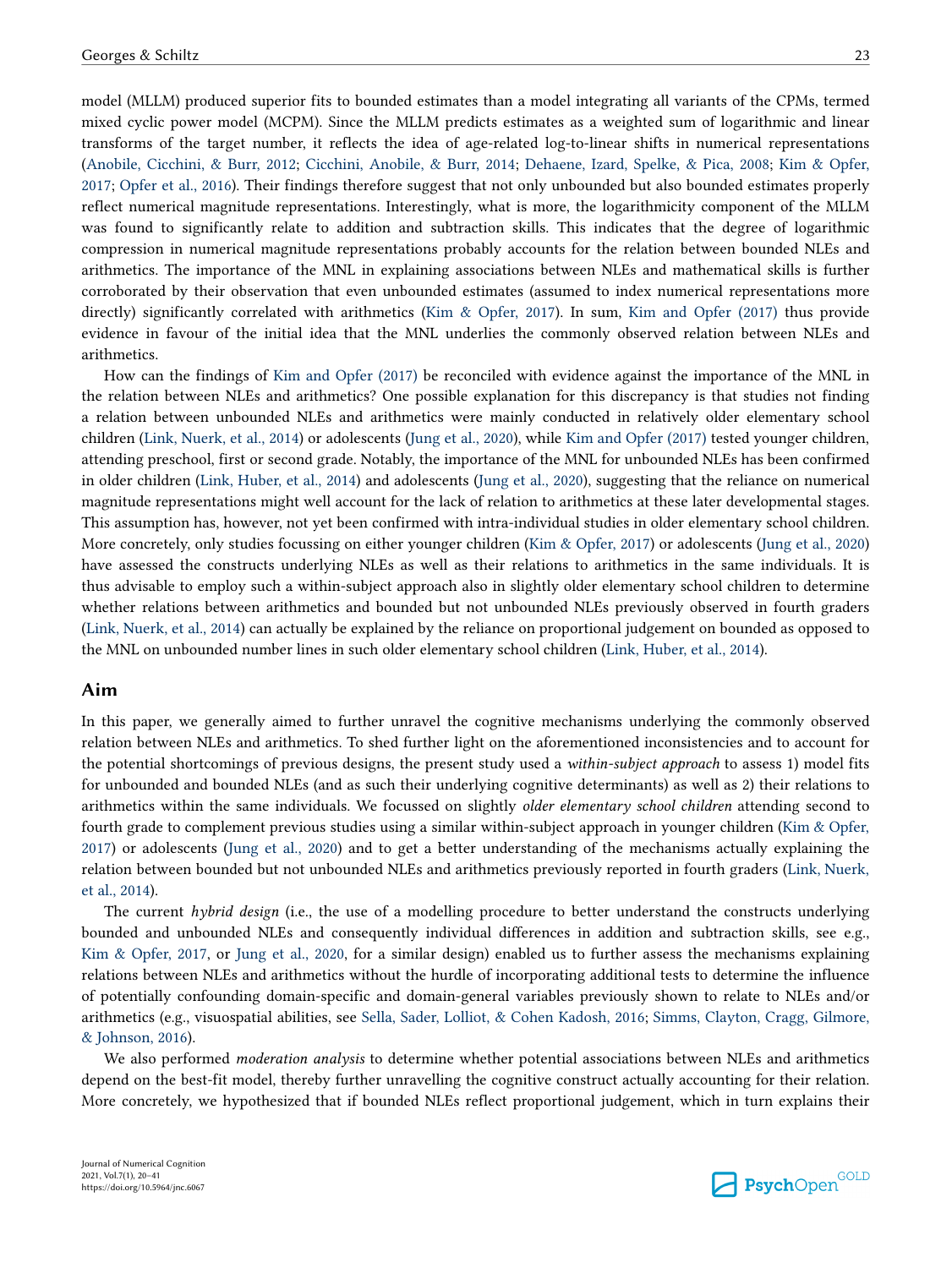relation to mathematics, associations might be strongest in those children whose estimations are best described by functions capturing this kind of calculation strategy.

We intended to contrast the MNL with proportional reasoning as possible constructs underlying unbounded and bounded NLEs and their relations to arithmetics. Since the likelihood of strategy application and the reliable use of reference points was shown to be increased by employing a *familiar number range* (e.g., [Slusser et al., 2013;](#page-21-0) [White &](#page-21-0) [Szűcs, 2012](#page-21-0)), we focussed on numbers in the range of 0-20 and 0-100 (depending on the task variant, see [Link, Huber, et](#page-20-0) [al., 2014](#page-20-0), and [Link, Nuerk, et al., 2014,](#page-20-0) for comparable differences in number ranges between bounded and unbounded tasks). This covers a familiar interval also in the youngest children of the present sample (e.g., [Dackermann et al., 2018](#page-19-0)). The linear-like estimation patterns, usually produced by second to fourth graders on such familiar number lines ([Booth](#page-18-0) [& Siegler, 2006](#page-18-0); [Sella et al., 2015;](#page-21-0) [Siegler & Booth, 2004](#page-21-0)), were then modelled using functions capturing either the MNL (i.e., the MLLM and SPMs) or calculation strategies, such as proportional reasoning (i.e., CPMs).

Considering the logarithmic-like (as opposed to linear-like) estimation patterns usually observed in younger children or with less familiar number ranges, we would like to point out that different conclusions regarding the constructs underlying (bounded and unbounded) NLEs and their relations to arithmetics might be drawn in those cases. It was, however, beyond the scope of the present study to examine whether the shift from seemingly logarithmic to more linear NLEs with age and experience reflects 1) changes in the disposition of numerical magnitude representations (e.g., [Siegler & Opfer, 2003;](#page-21-0) [Siegler & Booth, 2004](#page-21-0)), 2) the maturation of calculation strategies (e.g., the successful use of reference points, see [Slusser et al., 2013\)](#page-21-0), 3) the development of better mensuration skills (e.g., [Cohen & Sarnecka,](#page-19-0) [2014\)](#page-19-0) or 4) the reliance on different cognitive constructs (e.g., MNL and calculation strategies in younger and older individuals respectively, [Dackermann et al., 2015\)](#page-19-0) and how this shift might affect the relations to arithmetics across development. Given the linear-like NLEs of older children on familiar number lines, we did also not focus on any additional models, such as the bilinear account, suggested to provide good fits for logarithmic-like NLEs and thereby yet another alternative explanation for the logarithmic-to-linear shift hypothesis (see [Ebersbach et al., 2008](#page-19-0), or [Moeller et](#page-20-0) [al., 2009\)](#page-20-0).

# **Method**

## **Participants**

A cross-sectional sample of 69 elementary school children (20 second graders [11 boys, mean age = 8.17 years, *SD* = 0.37], 18 third graders [9 boys, mean age =  $9.32$  years,  $SD = 0.55$ ], 31 fourth graders [14 boys, mean age =  $10.40$  years, *SD* = 0.46]) was assessed on arithmetic and NLE tasks. All children participated voluntarily and were included in the sample only after their parents provided a signed informed consent form. The study was approved by the local Ethics Review Panel (ERP).

Post-hoc power analysis using the G\*Power 3 software ([Faul, Erdfelder, Buchner, & Lang, 2009\)](#page-19-0) indicated that the present sample size of 69 participants provided a power of 78% to detect interaction effects at the small to medium level with three groups and two repeated measures.

## **Procedure and Tasks**

All tasks were administered in group settings, starting with the arithmetic task.

### **Arithmetic**

To assess children's arithmetic skills, the TTR (Tempo Test Rekenen; [De Vos, 1992](#page-19-0)) was administered. It is a paper-andpencil timed standardized arithmetic test that consists of 200 arithmetic number fact problems. All items are presented across five DIN A4 sheets: 1 sheet for addition, subtraction, multiplication, division, and a mixture of these operations, respectively. On each sheet, the problems increase in difficulty. Children need to solve as many items as possible within 1 min per sheet (i.e., 5 min in total). In line with the results of previous studies ([Kim & Opfer, 2017;](#page-20-0) [Link, Nuerk, et al.,](#page-20-0)

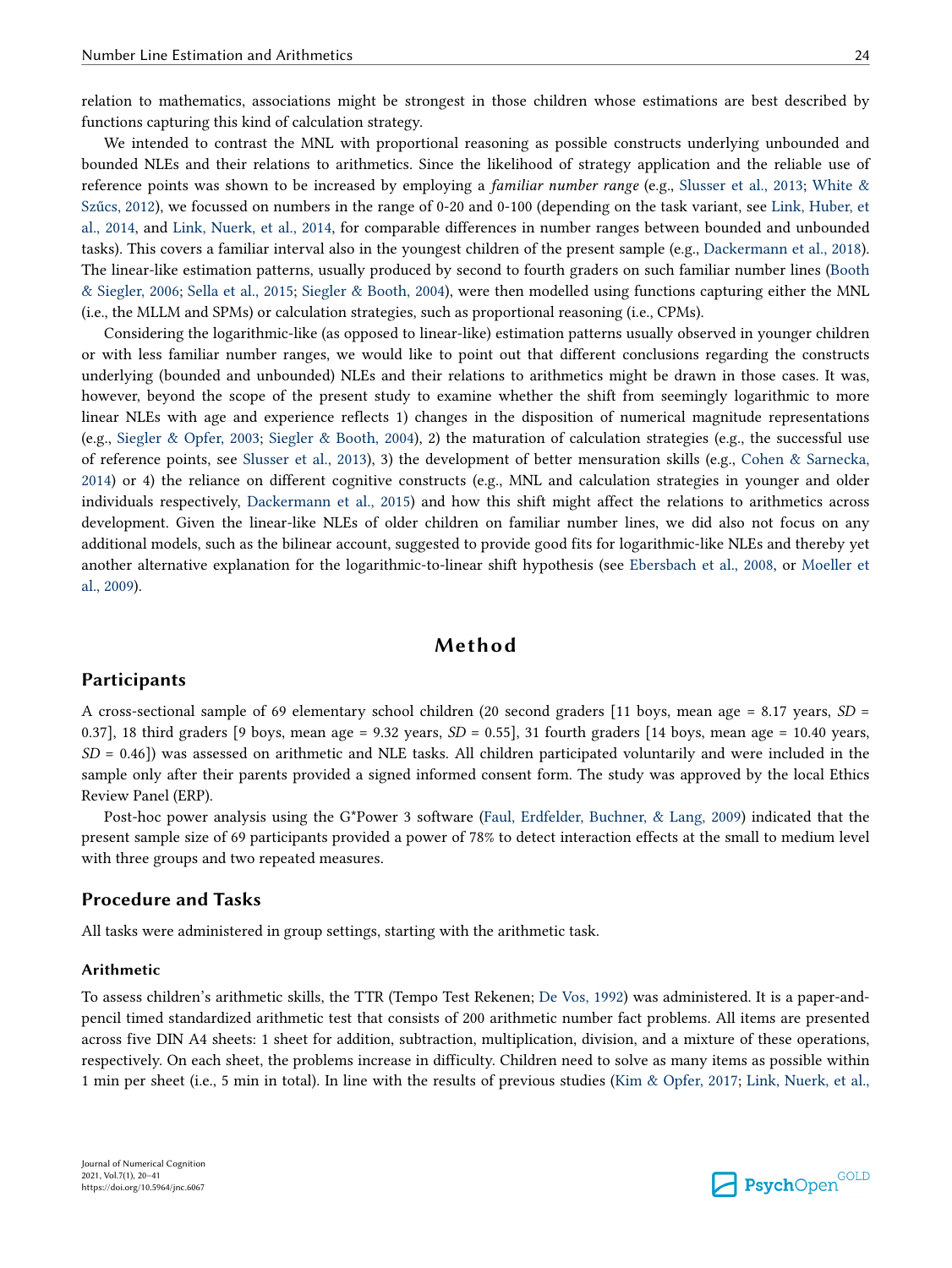[2014\)](#page-20-0), only the addition and subtraction problems were evaluated for the present study. Children received one point for every correctly solved item (i.e., maximum score = 40 per operation).

### **NLE**

**Stimuli and design** – The study consisted of a bounded and unbounded version of the NLE task, requiring participants to indicate the correct position of a presented target number on a number line. All number lines had a constant length of 20 cm and were presented on paper in landscape format with one item per DIN A4 sheet.

In the bounded task, number lines were labelled below the origin and endpoint with the numbers 0 and 100, respectively. Target numbers [2, 3, 6, 7, 9, 11, 13, 17, 18, 27, 35, 47, 53, 64, 75, 82, 95, 99] were placed above the origin with one target number per number line. Children were instructed that they are presented with a number line that only has an origin and an endpoint. The task was then explained (in Luxembourgish) as follows: "Look at the number above the number line – where do you think this number goes between 0 and 100. Please mark your estimate on the number line." 50 was used as practice trial.

In the unbounded task, number lines were only labelled below the origin with 0 but did not comprise a clearly defined endpoint. A unit indicating the distance between 0 and 1 was depicted below the origin. Target numbers were presented above the origin. The numerical length of the unbounded number line was 29. However, only items up to 20 [2, 3, 4, 6, 7, 8, 9, 12, 13, 14, 15, 16, 17, 18, 19] were used to keep sufficient space between the largest target number and the physical endpoint. Children were instructed that there is no end to the number line but that they can see how long the distance from 0 to 1 is. 10 was used as practice trial.

All children first completed the unbounded task followed by the bounded one. This was to avoid that the endpoint '100' given in the latter task biased estimations in the former. We particularly wanted to prevent the children from mistakenly assuming that unbounded number lines might also cover the range from 0 to 100. Participants were not informed about the number range covered by the unbounded task prior to completing it. In other words, the task that explicitly defined a number range (i.e., the bounded task) had to be administered last to avoid participants from potentially building up expectations about the number range used in the unbounded task. This procedure has also been previously used in studies assessing unbounded and bounded NLEs using a within-subject design (e.g., [Cohen &](#page-19-0) [Sarnecka, 2014;](#page-19-0) [Link, Huber, et al., 2014;](#page-20-0) [Link, Nuerk, et al., 2014;](#page-20-0) [Reinert et al., 2017](#page-20-0); [Reinert et al., 2019\)](#page-20-0). No feedback was provided to the children regarding the correctness of their estimates for either practise or experimental trials in both tasks.

**Analysis —** *Outlier Exclusion*. Individual estimates that differed more than  $\pm$  2.5 *SDs* from the respective grade's mean estimate were excluded prior to data analyses (cf., [Link, Nuerk, et al., 2014](#page-20-0); see also [Cohen & Sarnecka, 2014\)](#page-19-0). Overall, this resulted in the exclusion of 1.64% and 1.93% of estimates in the unbounded and bounded task respectively. There was no effect of task or grade and no interaction on the percentage of excluded items. Importantly, this trimming procedure did not change any of the main findings.

*Percent Absolute Error.* The percent absolute error (PAE = abs(estimate – target number)/number scale\*100) was averaged across all target numbers separately for each individual in each task to index overall task difficulty in every child.

We also calculated mean PAEs as a function of target number in both the unbounded and bounded tasks across all children separately for each grade.

*Model Fittings.* We assessed the goodness of fit of several models previously shown to mathematically reflect children's NLEs. Models were estimated using conventional ordinary least square regression in R.

We distinguished between models that either index direct estimation and dead-reckoning or reflect calculation strategies, such as proportional judgement. Direct estimation is indicated by the superior fits of either the mixed log-linear model (MLLM) or the scalloped power models (SPMs), with the latter also reflecting some extent of dead-reckoning depending on the variant of the model. Conversely, proportional judgment can be revealed by the superior fits of the cyclic power models (CPMs), including the subtraction bias cyclic model (SBCM).

The MLLM predicts estimates as a weighted sum of logarithmic and linear transforms of the target number [\(Anobile](#page-18-0) [et al., 2012](#page-18-0); [Cicchini et al., 2014](#page-19-0); [Kim & Opfer, 2017](#page-20-0); [Opfer et al., 2016\)](#page-20-0). It reflects the assumption that logarithmic and

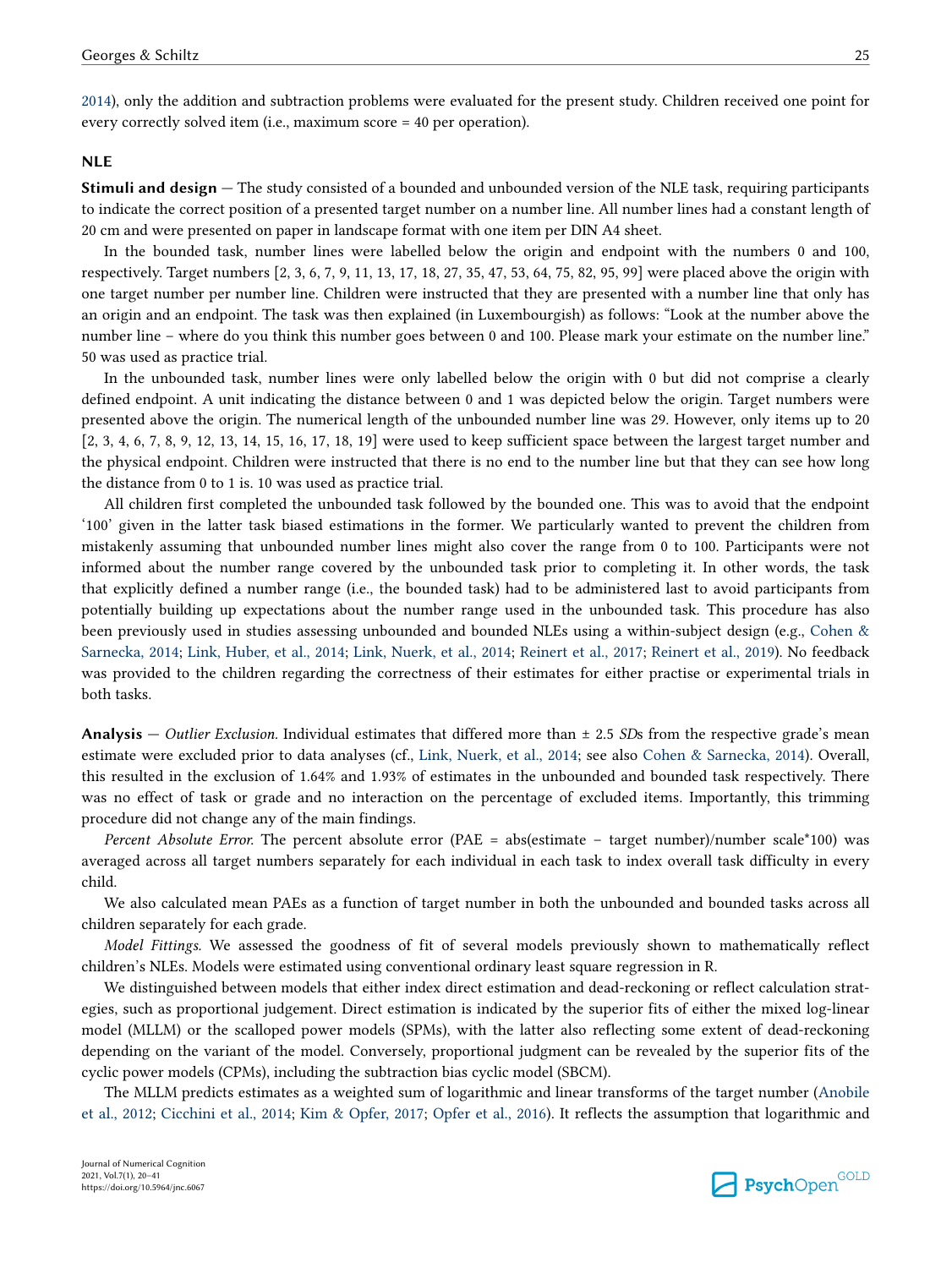linear representations co-exist to some extent in the same individual, since logarithmic-to-linear shifts occur at different times in development for different number ranges. The MLLM is defined as:

$$
y = a((1 - \lambda)x + \lambda \frac{U}{\ln(U)} \ln(x))
$$

where *y* indicates the estimate of a target number *x* on a 0-*U* number line.  $\alpha$  denotes a scaling parameter and  $\lambda$  is a logarithmicity index that measures the degrees of logarithmic compression in estimates. If estimation is perfectly linear,  $\lambda$  converges to 0, whereas its value approaches 1 as estimation shows more logarithmic compression.

The SPM*s* reflect number estimation via dead reckoning, whereby participants firstly estimate a unit and then estimate the position of the following unit based on their current position. Direct estimation is indexed by a single-scalloped power model (1SPM), which is identical to Stevens' power law without a scaling factor:

$$
y = x^{\beta}
$$

Dual- (2SPM) and multi-scalloped power models (multi-SPM) reflect the estimation of a particular working window of numbers (e.g., 5) before using multiples of this working window to estimate the position of higher target numbers. The 2SPM allows to identify participants, estimating the working window once before positioning their estimates:

$$
y = x^{\beta}, \text{ if } x < d
$$
\n
$$
y = d^{\beta} + (x - d)^{\beta}, \text{ if } x \ge d
$$

while the multi-SPM indexes multiple applications of the working window:

$$
y = \text{truncated}\left(\frac{x}{d}, 0\right) \cdot d^{\beta} + \left(x \text{ modulo } d\right)^{\beta}
$$

In these models, *x* is the target number, β is the characteristic exponent, describing the numerical bias and the shape of the power function, and *d* is the size of the working window.

Finally, CPMs index calculation strategies, such as probably proportional judgment. These models suggest that participants use at least two reference points (i.e., the origin and the endpoint) to guide their estimations. Number placement thus occurs via estimating a target number's distance from the lower and upper bounds of the number line until consistency of the two distances. While the one-cycle power model (1CPM) reflects the use of two reference points (i.e., the origin and the endpoint):

$$
y = U \frac{x^{\beta}}{x^{\beta} + (U - x)^{\beta}}
$$

the two-cycle power model (2CPM) indexes the reliance on an additional central reference point:

$$
y = \frac{U}{2} \cdot \frac{x^{\beta}}{x^{\beta} + (\frac{U}{2} - x)^{\beta}}, \text{ if } x \le \frac{U}{2}
$$
  

$$
y = \frac{U}{2} + \frac{U}{2} \cdot \frac{(x - \frac{U}{2})^{\beta}}{(x - \frac{U}{2})^{\beta} + (U - x)^{\beta}}, \text{ if } x > \frac{U}{2}
$$

1CPM and 2CPM were fitted with one free parameter, the exponent β describing the numerical bias and the shape of the power function. *U* represents the upper bound of the number line.

In addition to these models, [Cohen and Sarnecka \(2014\)](#page-19-0) developed the subtraction bias cyclic model (SBCM) to formally model poor mensuration. To scale the length of a number line to a proportion by estimating the distances from

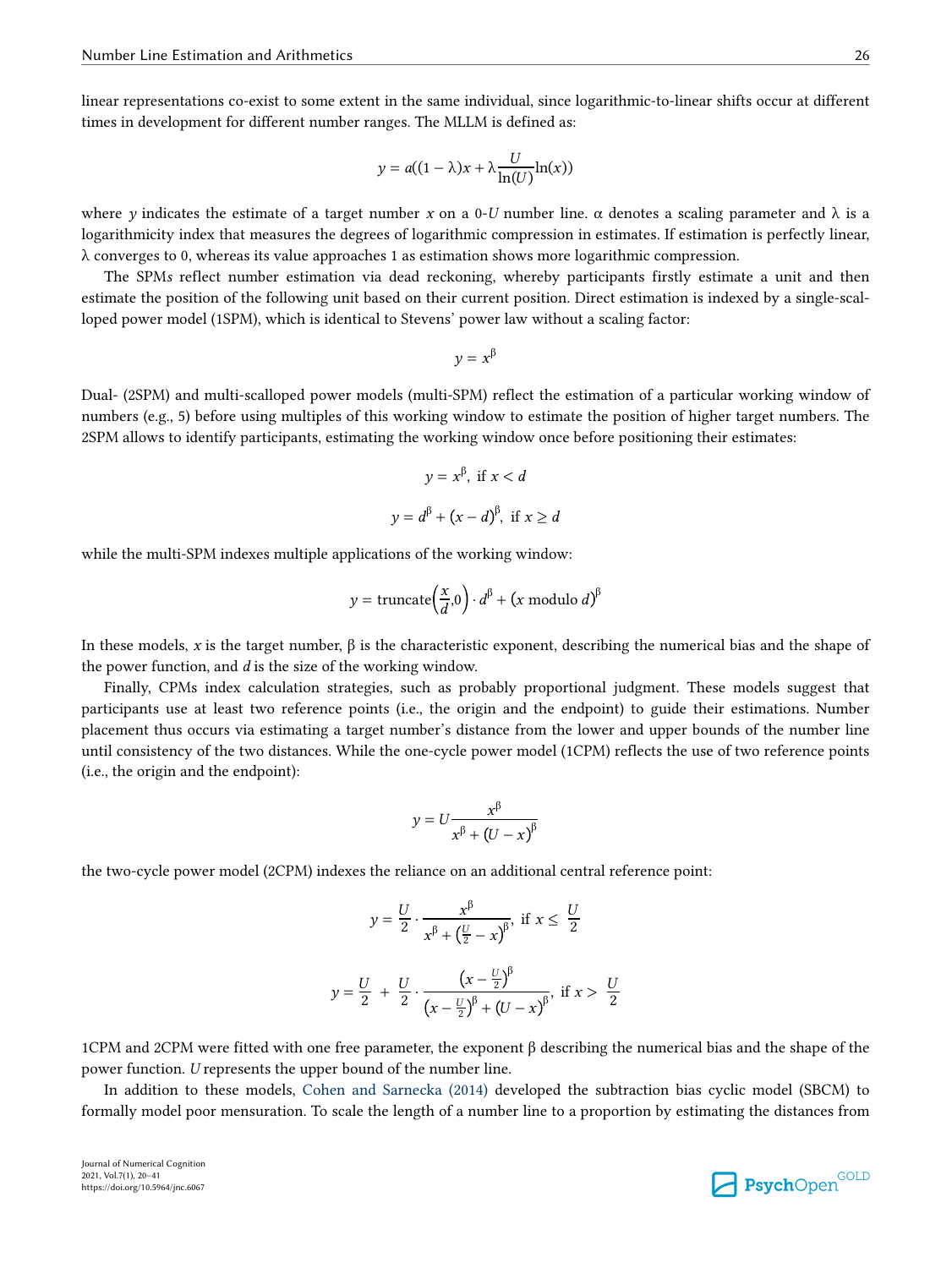the origin and the endpoint of the line, participants need to subtract the target number from the value of the upper bound. To account for difficulties with this subtract-and-compare process, the 1CPM was modified to incorporate an exponent *s*, capturing this potential bias in subtraction:

$$
y = U \frac{x^{\beta}}{x^{\beta} + ((U - x)^{s})^{\beta}}
$$

Importantly, CPMs require definition of an upper bound *U*, which can be easily specified in the bounded task. However, for the unbounded task, such an upper bound does not exist per se. In theory, participants might have used the end of the physical line as an upper bound (i.e., 29) or the largest target number (i.e., 19). Since these strategies might vary between participants, a fixed upper bound for testing these models in the unbounded task cannot be used. The upper bound was therefore estimated by the fitting procedure for unbounded NLEs. The range of the parameter accounting for the upper bound was constraint to lie between 19 and 29. Unbounded estimates were only fitted with the modified version of the SBCM and 1CPM, but not the more complex 2CPM, indexing the reliance on an additional central reference point.

In both the SPMs and CPMs, accurate responding is indicated by  $β = 1$ , while  $β < 1$  indicates a negatively accelerating bias (i.e., logarithmic), and β > 1 indicates a positively accelerating bias (i.e., exponential). β was set to be greater than 0.

The models were fitted both to individual estimates and to median estimates separately for each grade. Models were compared in terms of goodness of fit by calculating AICc<sup>1</sup> (Akaike information criterion with a correction for finite sample sizes) values (e.g., [Burnham, Anderson, & Huyvaert, 2011](#page-18-0)), with lower AICc values indexing superior model fits (see e.g., [Barth et al., 2016;](#page-18-0) [Gross et al., 2018](#page-19-0); [Kim & Opfer, 2017;](#page-20-0) [Link, Huber, et al., 2014;](#page-20-0) [Luwel et al., 2018;](#page-20-0) [Möhring](#page-20-0) [et al., 2018](#page-20-0); [Reinert et al., 2017](#page-20-0); [Sasanguie et al., 2016;](#page-20-0) [Slusser et al., 2013](#page-21-0), for a comparable use of AIC). AICc is a penalized-likelihood criterion, meaning that it penalizes for the number of parameters in a model. In contrast to other measures (e.g.,  $R^2$ ), it thus considers both goodness of fit and model complexity in terms of the number of parameters [\(Burnham & Anderson, 2004\)](#page-18-0).

# **Results**

# **Unbounded and Bounded NLEs**

### **Estimation Errors**

Firstly, we determined whether estimation errors depended on grade and/or the version of the number line task. We therefore conducted a linear mixed effect model using the lme4 package [\(Bates, Maechler, Bolker, & Walker, 2014\)](#page-18-0) in the R environment [\(R Development Core Team, 2007\)](#page-20-0). Task and grade with interaction term were entered as fixed effects into the model. As random effect, we included intercepts for participants. We then compared this model to reduced models without the effects or interaction in question using chi-squares tests on the log-likelihood values. The full model fitted better than the reduced model without the interaction term,  $\chi^2(1) = 8.53$ ,  $p = .003$ . The full model was also significantly better than the reduced models excluding either grade,  $\chi^2(1) = 6.10$ ,  $p = .01$ , or task,  $\chi^2(1) = 4.26$ ,  $p = .04$ . Performances were better on the bounded (PAE = 7.57, *SD* = 3.43) than the unbounded task (PAE = 13.02, *SD* = 5.18). Moreover, performances increased with grade, but mainly on the bounded task ( $2<sup>nd</sup>$  grade: PAE = 9.25, *SD* = 3.94,  $3<sup>rd</sup>$ grade: PAE = 8.45,  $SD = 3.25$ ,  $4<sup>th</sup>$  grade: PAE = 5.97,  $SD = 2.43$ ) compared to the unbounded task ( $2<sup>nd</sup>$  grade: PAE = 11.12,  $SD = 4.33$ ,  $3<sup>rd</sup>$  grade: PAE = 14.96,  $SD = 4.97$ ,  $4<sup>th</sup>$  grade: PAE = 13.12,  $SD = 5.51$ ). In addition, there was no correlation between unbounded and bounded mean PAEs (*r* = -.04, *p* = .74) or *SD*s of mean PAEs (*r* = -.004, *p* = .97). This did not change when controlling for grade (mean PAE: *r* = .02, *p* = .89, *SD* of mean PAE: *r* = .04, *p* = .75). Mean PAEs did, however, relate to *SD*s of mean PAEs in both the unbounded ( $r = .81$ ,  $p < .001$ ) and bounded tasks ( $r = .86$ ,  $p < .001$ ).



<sup>1)</sup> The same results were obtained when using the Bayesian information criterion (BIC) instead of AICc as a measure of goodness of fit (see also [Dackermann](#page-19-0) [et al., 2015;](#page-19-0) [Opfer et al., 2016\)](#page-20-0).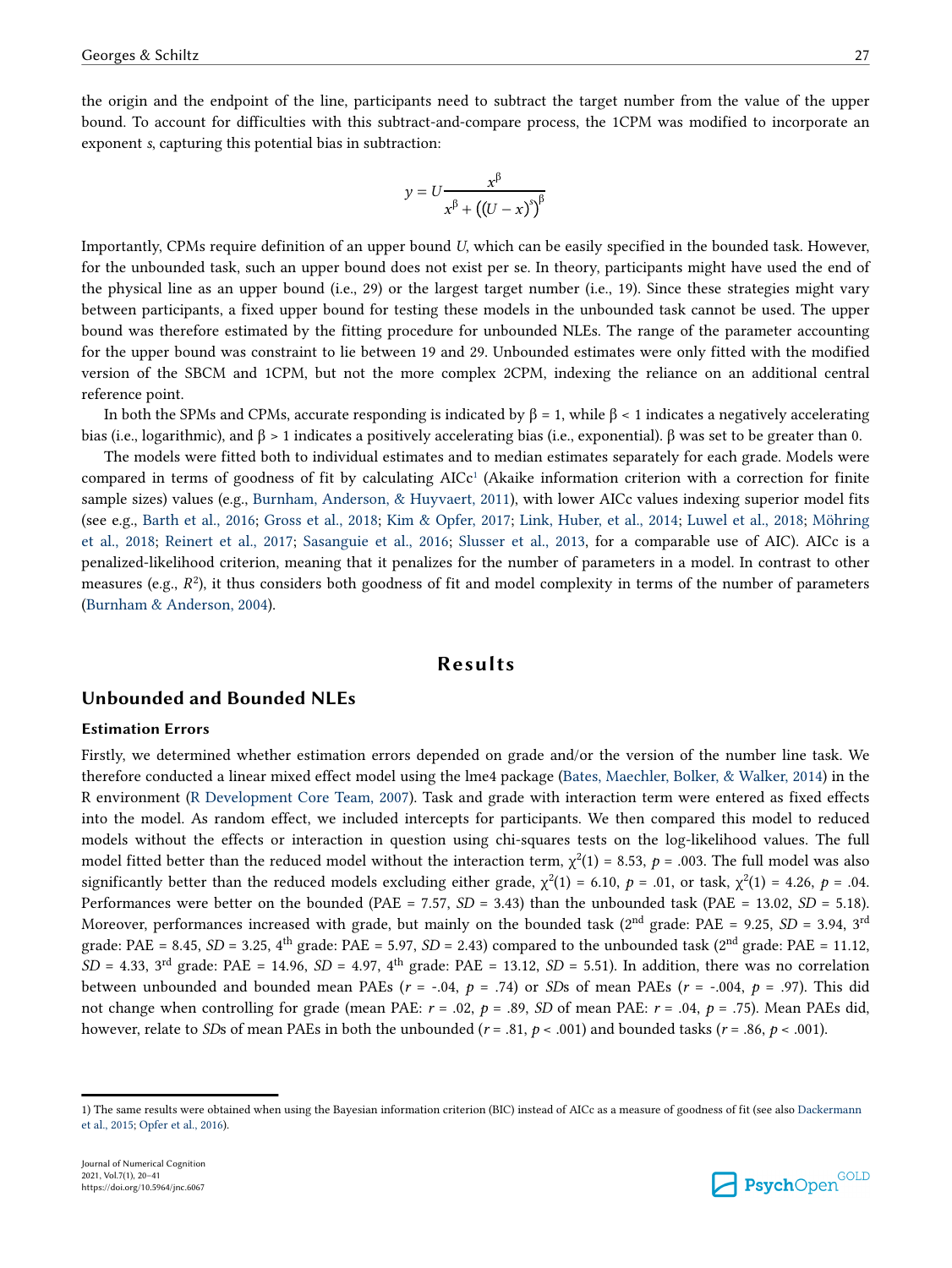Next, we correlated unbounded and bounded PAEs with the size of target numbers separately for each grade. Unbounded PAEs significantly increased with increasing target number in every grade ( $2<sup>nd</sup>$  grade:  $r = .93$ ,  $p < .001$ ,  $3<sup>rd</sup>$ grade:  $r = .93$ ,  $p < .001$ ,  $4<sup>th</sup>$  grade:  $r = .93$ ,  $p < .001$ ). Conversely, no relations between PAEs and the size of target numbers were observed in the bounded task, except for third grade, where estimation errors were smaller for larger target numbers ( $r = -0.7$ ,  $p < .001$ ). Visual inspection of the plots indicated a pattern of bounded PAE distribution reflecting

fewer errors in and around to-be-expected reference points, including the origin and endpoint (reference points 2, 3, 47, 53, 95, 99: mean PAE = 5.48, *SD* = 2.28 vs. no reference points 7, 11, 17, 27, 64, 75, 82: mean PAE = 8.00, *SD* = 3.76), which is characteristic of proportional judgement [\(Ashcraft & Moore, 2012\)](#page-18-0). This thus strengthens the assumption that different constructs underlie unbounded and bounded NLEs.

# **Model Fits and Parameters**

To further confirm the use of different strategies on unbounded and bounded tasks, we fitted a series of models to children's unbounded and bounded NLEs. Since relying only on mean or median estimates across individuals from each grade for each task might obscure individual differences in estimation patterns and trajectories (see also [Sasanguie,](#page-20-0) [Verschaffel, Reynvoet, & Luwel, 2016](#page-20-0)), all models were fit to individual estimates in a first step. However, for the sake of completeness and to be in accordance with some previous studies ([Barth & Paladino, 2011;](#page-18-0) [Cohen & Sarnecka, 2014;](#page-19-0) [Slusser & Barth, 2017;](#page-21-0) [Slusser et al., 2013](#page-21-0)), model fits were also assessed at the grade level by considering unbounded and bounded grade median estimates.

First, children were grouped based on the model that best described their individual estimates. [Table 1](#page-9-0) presents the percentage of children best fit by the different models separately for each task and grade. In the unbounded task, the estimates of approximately 50% of the children were best fit by the 1SPM in each grade, while the MLLM explained NLEs in about one third of all the children in every grade. Overall, unbounded NLEs of less than 10% of the children were best described by the multi-SPM or any of the CPMs. Conversely, in the bounded task, the CPMs provided the best fit for the estimates of about 90% of the children in each grade. While the bounded estimates of most of the second and third graders were best explained by the SBCM (i.e., 40%), the estimates of fourth graders were described to an equivalent extent by either the SBCM, 1CPM or 2CPM. The bounded estimates of only 10% of the children in every grade were best described by the MLLM, while the SPMs provided the best fit for the bounded estimates of almost none of the children<sup>2</sup>.

To determine whether NLEs in terms of PAEs depended on the strategy used to position target numbers on either the unbounded or bounded number line (i.e., best-fit model), we performed two one-way ANOVAs on either unbounded or bounded PAEs including best-fit unbounded or bounded model respectively as between-subject factor. For these analyses, individuals whose unbounded NLEs were not described by either the MLLM or 1SPM were pooled to avoid very small sample sizes. For the same reason, those participants whose bounded NLEs were not fit by a variant of the CPMs were combined. Analysis revealed a main effect of best-fit model for bounded PAEs, in that children using three reference points outperformed children whose estimates were best described by either the MLLM or 1SPM (2CPM: PAE = 5.47, MLLM-1SPM: PAE = 9.32,  $F(3, 64) = 4.33$ ,  $p = .008$ ,  $\eta_p^2 = .17$ ), even when controlling for grade. No other differences were observed for bounded NLEs. For unbounded PAEs, there was also a main effect of model, such that individuals whose estimates were described by the 1SPM performed better than children whose estimates were fit by the MLLM (MLLM: PAE = 14.71, 1SPM: PAE = 11.44,  $F(2, 65) = 3.58$ ,  $p = .034$ ,  $\eta_p^2 = .10$ ).



<sup>2)</sup> It could be argued that the better fits of the CPMs compared to the MLLM in the bounded task might be explained by a decline in attentional processes on this task rather than by its boundedness. Namely, task order was fixed in the present study with the bounded task always being administered last and attention was previously shown to generally increases the linearity of NLEs (see e.g., [Anobile et al., 2012\)](#page-18-0). Nonetheless, we believe that this is unlikely the case since some children's NLEs were best-fit by a linear function in the bounded but not in the unbounded task, although the former task was administered last. Together with the aforementioned findings of the lack of correlation between unbounded and bounded PAEs and the qualitative differences in the effect of grade on the latter, we assume that any differences between unbounded and bounded NLEs (in terms of PAE and/or best-fit model) were unlikely confounded by task order and attentional processes.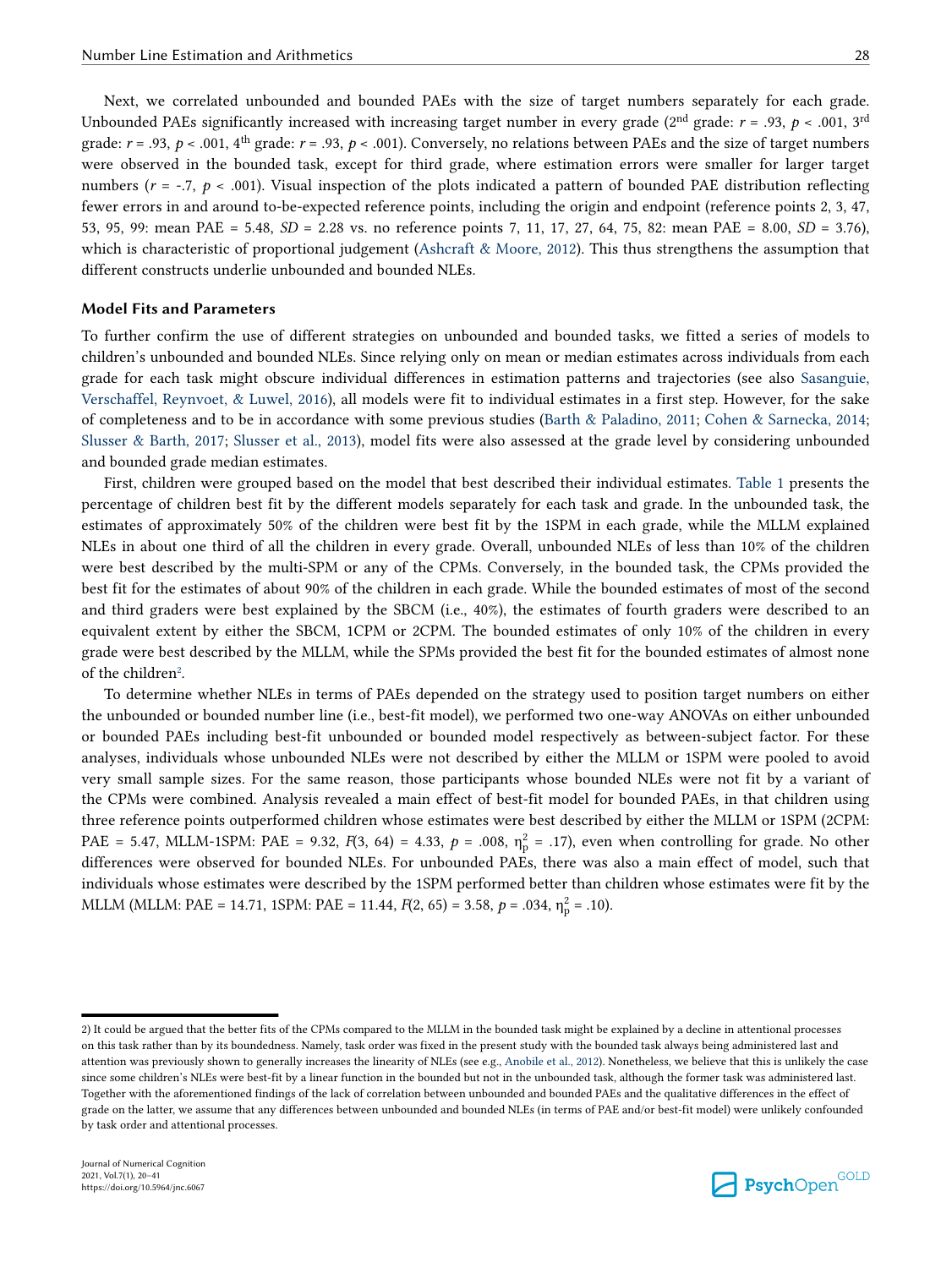#### <span id="page-9-0"></span>**Table 1**

*The Percentage of Children Best Fit by Each Model for Each Task and Grade*

| Grade                 | <b>MLLM</b> | 1SPM         | 2SPM         | Multi-SPM        | <b>SBCM</b> | 1CPM     | 2CPM  |
|-----------------------|-------------|--------------|--------------|------------------|-------------|----------|-------|
| <b>Unbounded Task</b> |             |              |              |                  |             |          |       |
| $2^{nd}$              | 30          | 55           | $\mathbf{0}$ | 5                | 5           | 5        | -     |
| $3^{rd}$              | 33.33       | 50           | $\bf{0}$     | 5.56             | 11.11       | $\bf{0}$ |       |
| $4^{\rm th}$          | 38.71       | 48.39        | $\bf{0}$     | 6.44             | 3.23        | 3.23     | -     |
| All                   | 34.78       | 50.72        | $\bf{0}$     | 5.80             | 5.80        | 2.90     |       |
| <b>Bounded Task</b>   |             |              |              |                  |             |          |       |
| $2^{nd}$              | 10          | $\mathbf{0}$ | $\mathbf{0}$ | $\mathbf{0}$     | 40          | 25       | 25    |
| $3^{rd}$              | 11.11       | $\mathbf{0}$ | $\mathbf{0}$ | $\mathbf{0}$     | 44.44       | 27.78    | 16.67 |
| $4^{\rm th}$          | 9.68        | 6.45         | $\bf{0}$     | $\mathbf{0}$     | 25.81       | 29.03    | 29.03 |
| All                   | 10.14       | 2.90         | $\bf{0}$     | $\boldsymbol{0}$ | 34.78       | 27.54    | 24.64 |
|                       |             |              |              |                  |             |          |       |

Apart from this, we also considered the average goodness of fit, as indexed by AICc, across all participants per grade for each model used to fit either unbounded or bounded NLEs. Mean unbounded and bounded AICc are displayed in [Table 2.](#page-10-0) According to [Burnham and Anderson \(2002\)](#page-18-0), models having a ΔAICc within 0–2 of the best model have substantial support and should be taken into consideration when making inferences, while models with a ΔAICc within 4–7 have considerably less support and models with a ΔAICc > 10 have essentially no support. In the unbounded task, the 1SPM (AICc = 26.65) provided the best fit across all individuals, but the MLLM and the remaining SPMs could also substantially support the data (i.e., ΔAICc < 2, see [Table 2](#page-10-0)). The worst fits were provided by the CPMs, notably the modified version of the 1CPM including an additional free parameter that represented the "upper bound" of the unbounded number line. The numerical bias captured by the exponent β of the 1SPM did not depend on grade, *F*(2, 66) = 2.83, *p* = .07,  $η<sub>p</sub><sup>2</sup>$  = .08, and was significantly positively accelerating across all grades, β = 1.09, *t*(68) = 11.41, *p* < .001. Similarly, grade had no effect on λ, which approached 0,  $\lambda$  = 0.098,  $F(2, 66)$  = 0.21,  $p$  = .81,  $η<sub>p</sub><sup>2</sup>$  = .01. These findings thus provide no evidence for logarithmic-like estimation patterns on unbounded number lines in the current sample. In the bounded task, the SBCM provided the best fit across all participants (AICc  $= 67.04$ ) as well as in each grade. According to [Burnham and Anderson \(2002\),](#page-18-0) the bounded NLEs of fourth graders could also be explained by the 1CPM (i.e., ΔAICc < 2), while those of second and third graders were only best described by the SBCM (see [Table 2](#page-10-0)). The 2CPM only provided moderate support for the children's estimates even in fourth graders, where the estimates of almost one third of the children were best fit by this model (see [Table 2](#page-10-0)). Overall, the outcome suggests that children generally rely on two reference points (i.e., the origin and endpoint) with some bias in subtraction, when estimating the position of target numbers on bounded number lines. Interestingly, the exponent *s* of the SBCM, capturing this subtraction bias, did not differ between grades,  $F(2, 66) = 2.18$ ,  $p = .12$ ,  $\eta_p^2 = .06$ , and was relatively close to 1 in all grades (2<sup>nd</sup> grade: *s* = 0.96, 3<sup>rd</sup> grade: *s* = 0.96, 4th grade: *s* = 1.00). Conversely, the exponent β depended on grade for both the SBCM, *F*(2, 66) = 8.86, *p*   $\sim$  .001,  $\eta_p^2$  = .21, and 1CPM, *F*(2, 66) = 8.96, *p* < .001,  $\eta_p^2$  = .21. It was negatively accelerating in each grade, but approached

1 as children got older, reflecting progressively linear estimations (SBCM:  $2^{nd}$  grade = 0.69,  $3^{rd}$  grade = 0.71,  $4^{th}$  grade = 0.89; 1CPM:  $2<sup>nd</sup> grade = 0.66$ ,  $3<sup>rd</sup> grade = 0.68$ ,  $4<sup>th</sup> grade = 0.89$ ). Importantly, unbounded and bounded model parameters did not correlate (see [Table 3\)](#page-10-0), further indicating the reliance on different cognitive constructs when estimating the position of target numbers and either unbounded or bounded number lines.

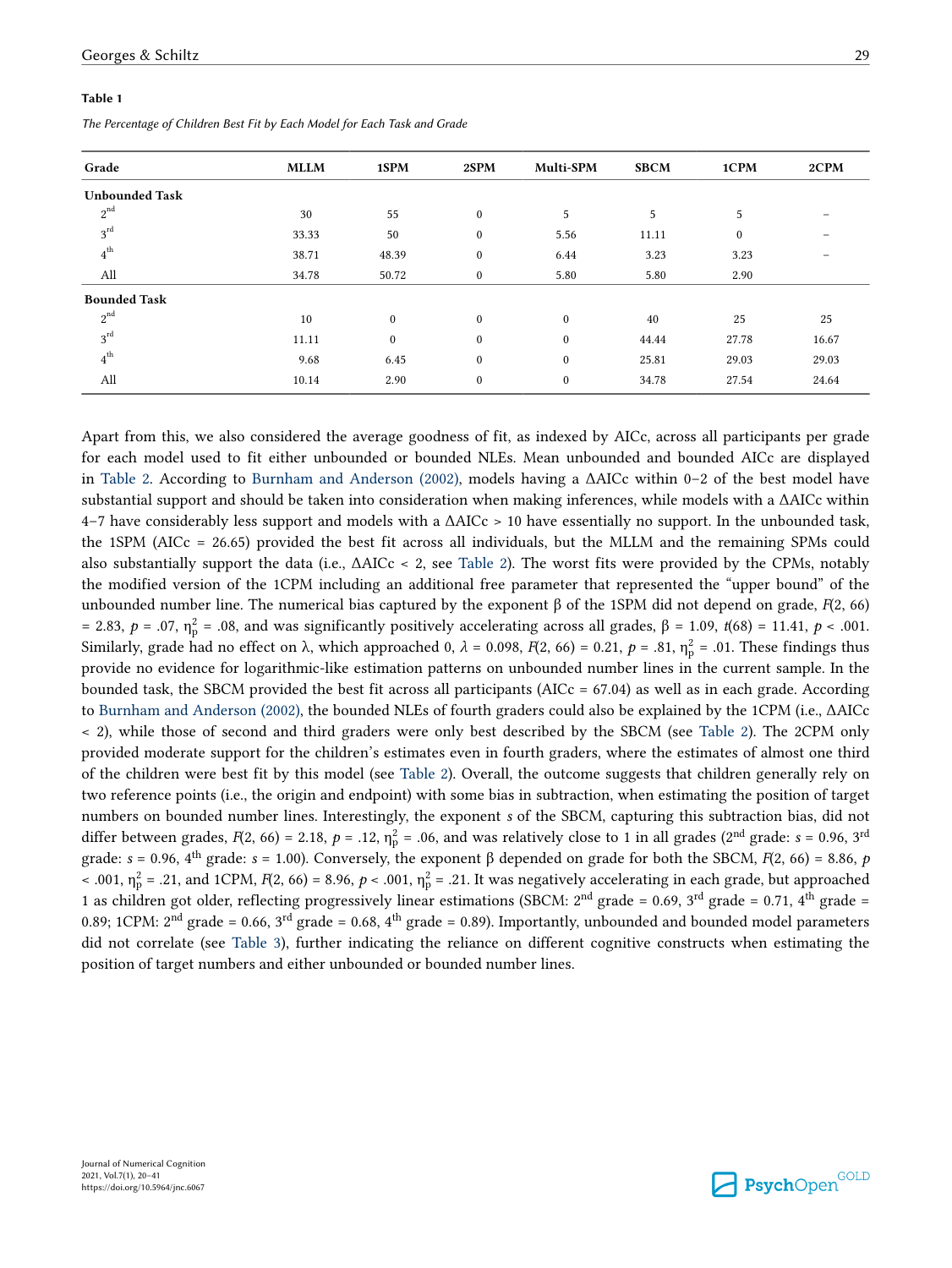### <span id="page-10-0"></span>**Table 2**

| Grade                 | <b>MLLM</b> | 1SPM  | 2SPM  | Multi-SPM | <b>SBCM</b> | 1CPM  | 2CPM                     |
|-----------------------|-------------|-------|-------|-----------|-------------|-------|--------------------------|
| <b>Unbounded Task</b> |             |       |       |           |             |       |                          |
| $2^{nd}$              | 28.20       | 27.43 | 29.75 | 29.49     | 31.18       | 42.12 | $\overline{\phantom{0}}$ |
| $3^{rd}$              | 28.44       | 28.77 | 30.33 | 29.98     | 34.57       | 51.21 | $\qquad \qquad =$        |
| $4^{th}$              | 23.66       | 23.75 | 25.99 | 24.96     | 29.33       | 46.87 | $\qquad \qquad =$        |
| All                   | 26.77       | 26.65 | 28.69 | 28.15     | 31.70       | 46.74 |                          |
| $\triangle$ AICc      | 0.12        | 0.00  | 2.04  | 1.50      | 5.05        | 20.09 |                          |
| <b>Bounded Task</b>   |             |       |       |           |             |       |                          |
| $2^{nd}$              | 72.85       | 85.60 | 88.48 | 88.62     | 70.67       | 74.01 | 79.28                    |
| $3^{rd}$              | 71.05       | 83.84 | 86.71 | 86.70     | 67.73       | 70.39 | 74.67                    |
| $4^{\rm th}$          | 67.67       | 71.69 | 74.55 | 74.47     | 62.71       | 64.46 | 67.10                    |
| All                   | 70.53       | 80.38 | 83.25 | 83.27     | 67.04       | 69.62 | 73.68                    |
| $\triangle$ AICc      | 3.49        | 13.34 | 16.21 | 16.23     | 0.00        | 2.58  | 6.64                     |

*Mean AICc of Each Model for Each Task and Grade*

*Note.* ΔAICc represents the difference to the best model across all grades separately for each task. The best model is indicated by ΔAICc = 0.

#### **Table 3**

*Correlations Between Unbounded and Bounded Model Parameters*

| Parameter             | <b>Correlation Coefficient</b> |
|-----------------------|--------------------------------|
| MLLM                  | $-.03$                         |
| 1SPM <sub>6</sub>     | .11                            |
| $2SPM_{\beta}$        | .12                            |
| Multi- $SPMβ$         | .07                            |
| <b>SBCMs</b>          | .14                            |
| $\text{SBCM}_{\beta}$ | .19                            |
| $1CPM_{\beta}$        | .14                            |

Alongside these analyses at the individual level, we also fitted the different models to the children's median estimates separately for each task and grade (see [Figure 1](#page-11-0)). Median estimates in the unbounded task were best described by the 1SPM in second graders and the 2SPM in third and fourth graders. In the bounded task, the SBCM, 1CPM and 2CPM provided the best fits for median estimations of second, third, and fourth graders respectively. However, since median estimates are computed across participants, possibly differing from each other in terms of the best-fit model, one should be cautious when interpreting the outcomes ([Firebaugh, 2015\)](#page-19-0).

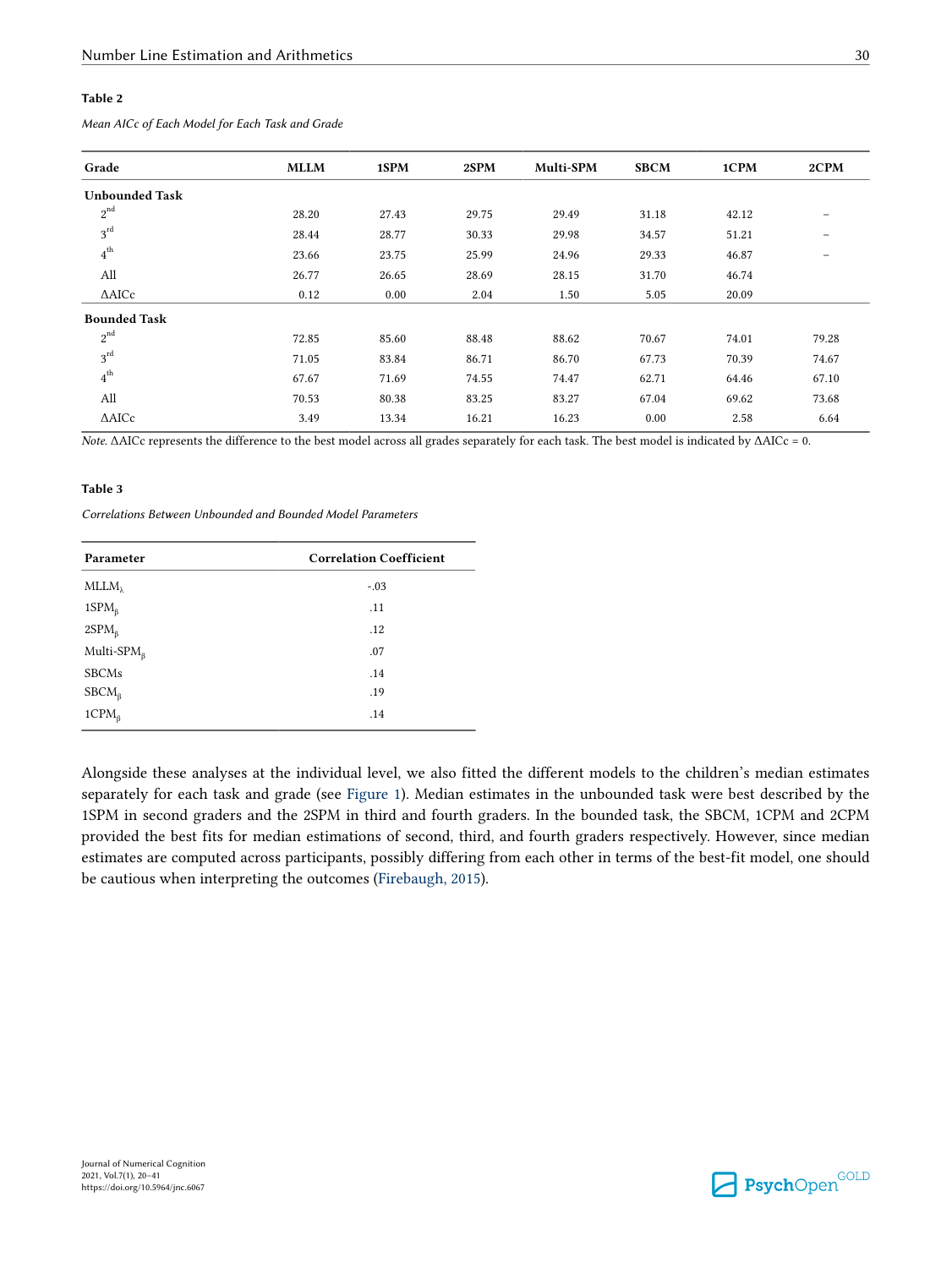#### <span id="page-11-0"></span>**Figure 1**

*Median Estimates by Target Number in the Unbounded and Bounded Tasks for Each Grade*

#### **Unbounded**



*Note.* Solid lines represent best-fit models. Unbounded median estimates were best fit by the 1SPM in second graders and the 2SPM in third and fourth graders. Bounded median estimates were best fit by the SBCM, 1CPM, and 2CPM in second, third, and fourth graders, respectively.

# **Arithmetic Skills**

To determine whether arithmetic performances depended on grade and/or task (addition vs. subtraction), we also conducted a linear mixed effect model. Task and grade with interaction term were entered as fixed effects, while we included intercepts for participants as random effect. Model comparisons were done using chi-squares tests on the log-likelihood values. Since the full model did not provide a better fit than the reduced model without the interaction term,  $\chi^2(1)$  = 2.53,  $p$  = .11, we proceeded with contrasting the model without interaction term to models that were further reduced by excluding the remaining effects in question. Model fits were significantly worse when excluding either grade,  $\chi^2(1)$  = 30.61, *p* < .001, or task,  $\chi^2(1)$  = 43.47, *p* < .001. Performances were weaker in the subtraction (17.67,  $SD = 4.52$ ) than the addition task (21.17,  $SD = 5.14$ ) and in younger children (2<sup>nd</sup> grade = 31.70, 3<sup>rd</sup> grade = 37.56, 4<sup>th</sup> grade = 44.19). Performances were significantly correlated in both tasks ( $r = .7$ ,  $p < .001$ ).

# **Relations Between NLEs and Arithmetic Skills**

Better addition and subtraction skills were related to significantly fewer and less variable estimation errors, as indexed by individual mean PAEs and SDs of mean PAEs, in the bounded but not the unbounded task (see [Table 4](#page-12-0), above the

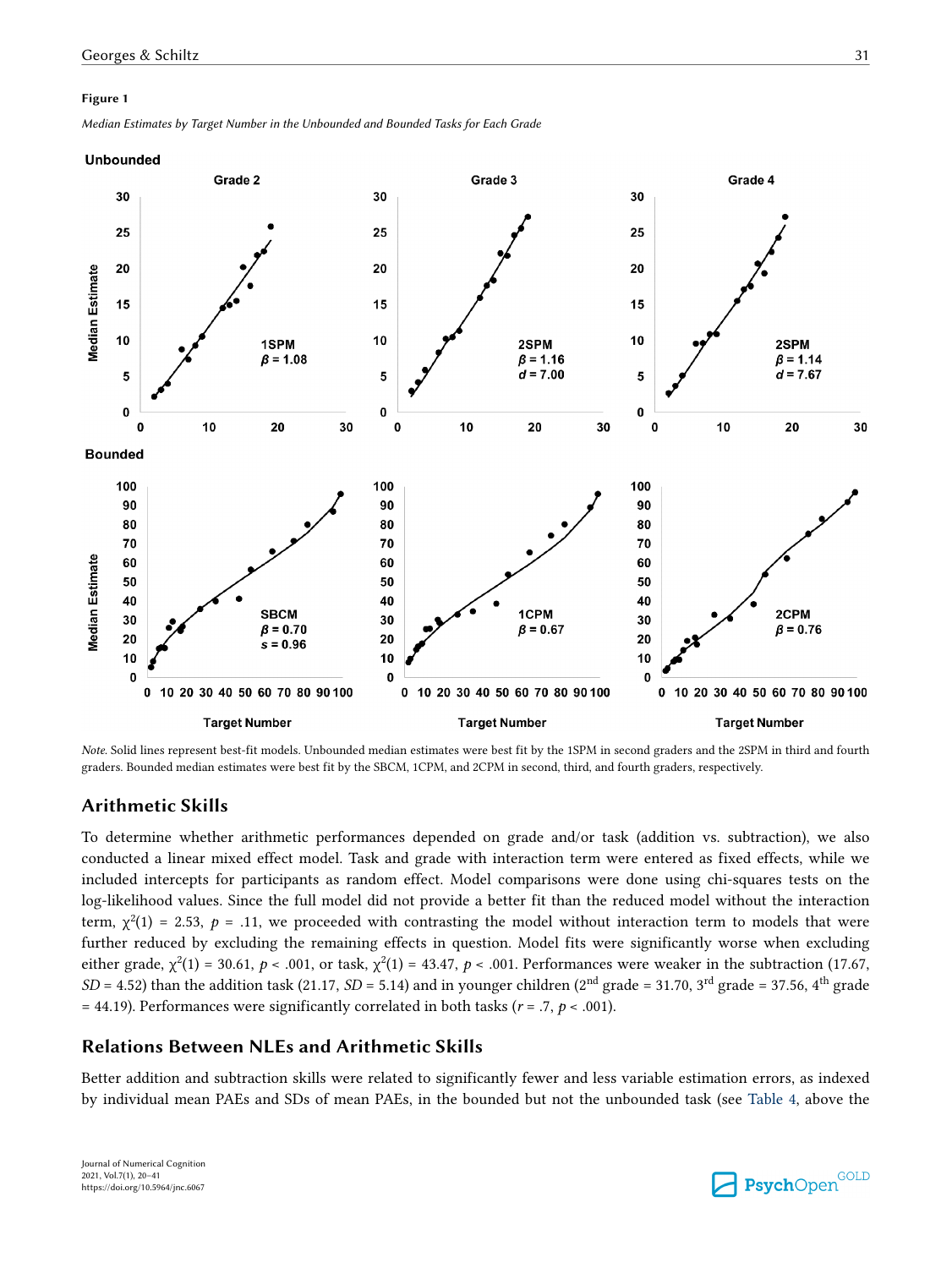#### <span id="page-12-0"></span>**Table 4**

*Correlations Between Unbounded and Bounded NLEs and Arithmetic Skills*

| 6                 |
|-------------------|
|                   |
| $-.437***$        |
| $-.384***$        |
| $-.107$           |
| $-.004$           |
| $.856***$         |
| $\qquad \qquad -$ |
|                   |

*Note*. Partial correlations controlling for grade are displayed below the diagonal.

 $\phi^{\dagger} p < .07.$   $\phi^{\dagger} p < .05.$  \*\**p* < .01. \*\*\* *p* < .001.

Since most of the children relied on calculation strategies, such as probably proportional reasoning, when placing target numbers on bounded number lines, we additionally assessed correlations with arithmetic skills when focussing only on those individuals whose bounded NLEs were best described by one of the variants of the CPMs (*n* = 60). Correlations between arithmetic skills and bounded mean PAEs as well as *SD*s of mean PAEs remained stable compared to including all children (Fisher's *z* for comparison of correlations based on independent samples: addition: mean PAE: *z* = 0.14, *p*  = .89, *SD* of mean PAE: *z* = -0.05, *p* = .96, subtraction: mean PAE: *z* = 0.41, *p* = .68, *SD* of mean PAE: *z* = 0.40, *p* = .69, see Table 5, above the diagonal). This suggests that relations with arithmetic skills were not driven by individuals that did not apply a calculation strategy, such as proportional judgement (*n* = 9). Moreover, controlling for grade had no effect on the significance of the relations between arithmetic skills and bounded NLEs, when including only those children likely using proportional reasoning (see Table 5, below the diagonal).

#### **Table 5**

*Correlations Between Bounded NLEs and Arithmetic Skills in Children Whose Performances Are Best Described by the CPMs (n = 60)*

| Measure             |                          | 2                 |           |                          |
|---------------------|--------------------------|-------------------|-----------|--------------------------|
| 1. Addition         | $\overline{\phantom{0}}$ | $.735***$         | $-442***$ | $-429**$                 |
| 2. Subtraction      | $.611***$                | $\qquad \qquad -$ | $-431**$  | $-0.444***$              |
| 3. Bounded PAE (M)  | $-.319*$                 | $-.315*$          |           | $.825***$                |
| 4. Bounded PAE (SD) | $-.249^{\dagger}$        | $-.289*$          | $.800***$ | $\overline{\phantom{0}}$ |

*Note*. Partial correlations controlling for grade are displayed below the diagonal.

 $\phi^{\dagger} p$  < .06.  $\phi^* p$  < .05. \*\**p* < .01. \*\**\*p* < .001.

To further assess the importance of calculation strategies, we determined whether the relation between arithmetic skills and bounded NLEs was conditional upon strategy use by performing moderation analysis using Hayes' PROCESS macro for SPSS. In two separate analyses, we assessed the effect of bounded mean PAEs on addition and subtraction skills respectively, including best-fit model as moderator. Those children whose estimates were best fit by either the MLLM or the 1SPM were categorized as not applying any calculation strategy and compared to those individuals classified as either SBCM, 1CPM or 2CPM. This resulted in a multi-categorical moderator of four levels. In this model, moderation is depicted by the significant effect of the interaction term between bounded mean PAEs and best-fit model on addition and/or subtraction skills, while controlling for the effects of the factors included in the interaction term. A bootstrapping approach with 5.000 bootstrap samples was used. Significance was determined at 95% bias-corrected confidence intervals. To avoid multicollinearity issues, all variables were mean centred prior to analyses.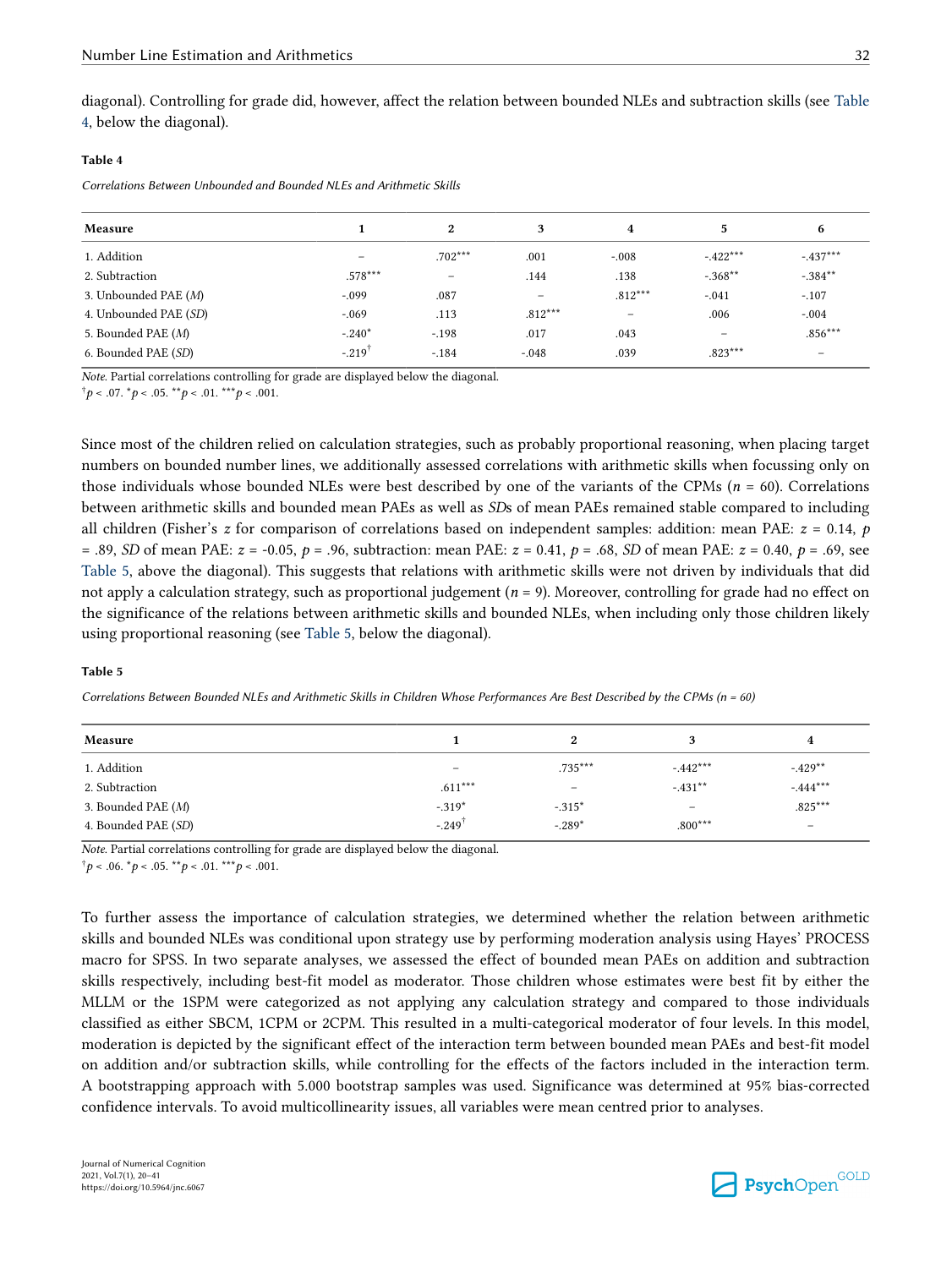While the interaction between bounded mean PAEs and best-fit model did not account for a significant proportion of the variance in addition skills ( $\Delta R^2$  = .06, *p* = .13), a tendency was observed for subtraction skills ( $\Delta R^2$  = .08, *p* = .08). When examining the conditional effect at the four different levels of the moderator, no significant relation between bounded mean PAEs and subtraction skills was observed in children that did not apply any calculation strategy, *b* =  $-0.03$ ,  $t(61) = -0.10$ ,  $p = .92$ . Conversely, as expected, fewer bounded estimation errors were associated with significantly better subtraction skills in children whose estimates were best described by either the SBCM, *b* = -0.88, *t*(61) = -4.00, *p*  < .001, the 1CPM, *b* = -0.93, *t*(61) = -2.57, *p* = .01, or the 2CPM, *b* = -1.06, *t*(61) = -1.99, *p* = .05.

We also assessed correlations between addition and subtraction skills and best-fit model parameters (see Table 6). Model parameters were adjusted as such: absolute values of s-1 and β-1. This allowed us to directly determine whether larger deviations from 1 were associated with poorer arithmetic skills. Parameters of the best-fit models in the unbounded task (i.e., λ of MLLM and β of 1SPM) did not correlate with either addition or subtraction skills. Conversely, significant correlations were observed between arithmetic skills and parameters of the models best describing bounded NLEs (i.e., *s* of SBCM and βs of SBCM, 1CPM and 2CPM). More concretely, smaller biases (i.e., parameter values closer to 1) were associated with better arithmetic skills. Interestingly, parameter *s* of SBCM, capturing the extent of subtraction bias, was related to addition but not subtraction skills.

#### **Table 6**

*Correlations Between the Parameters of the Best-Fit Models for Each Task and Arithmetic Skills*

| Parameter                  | <b>Addition</b> | <b>Subtraction</b> |
|----------------------------|-----------------|--------------------|
| Unbounded MLLM $(\lambda)$ | .088            | $-.072$            |
| Unbounded 1SPM $(\beta)$   | .012            | .179               |
| Bounded SBCM (s)           | $-.307*$        | $-.170$            |
| Bounded SBCM $(\beta)$     | $-274*$         | $-.272*$           |
| Bounded 1CPM $(\beta)$     | $-263*$         | $-220^{\dagger}$   |
| Bounded 2CPM $(\beta)$     | $-330**$        | $-.308**$          |

 $^{\dagger}p$  < .07.  $^{\star}p$  < .05.  $^{\star\star}p$  < .01.

Finally, we performed a linear mixed model to determine the effects of best-fit CPM (SBCM vs. 1CPM vs. 2CPM) and/or task (addition vs. subtraction) on arithmetic skills to assess whether the latter performances were affected by the specific type of proportional judgement strategy applied by the children. Best-fit CPM and task with interaction term were entered as fixed effects and intercepts for participants as random effect. Model comparisons were done using chi-squares tests on the log-likelihood values. Since the full model did not provide a better fit than the reduced model without the interaction term,  $\chi^2(1) = 0.54$ ,  $p = .46$ , we proceeded with contrasting the model without interaction term to models that were further reduced by excluding the remaining effects in question. Model fits were significantly worse when excluding task,  $\chi^2(1) = 40.24$ ,  $p < .001$ , but not best-fit CPM,  $\chi^2(1) = 1.19$ ,  $p = .28$ . This thus indicates no differences in overall arithmetic skills depending on the specific calculation strategy used, with additions always being easier than subtractions. In sum, our findings suggest that calculation strategies, such as probably proportional reasoning, underlie the relation between NLEs and arithmetics. However, using a more sophisticated strategy with three instead of two reference points does not positively affect arithmetic skills or vice-versa better arithmetic skills do not necessarily entail the reliance on more reference points when estimating the position of target numbers on bounded number lines. Conversely, how well you apply a certain calculation strategy depends on arithmetic abilities, considering the relations of the different model parameters (i.e., βs) with addition and subtraction skills.

# **Discussion**

In this paper, we aimed to shed further light on the cognitive mechanisms underlying the commonly observed relation between NLEs and arithmetics in older elementary school children. Below we will first discuss the cognitive constructs

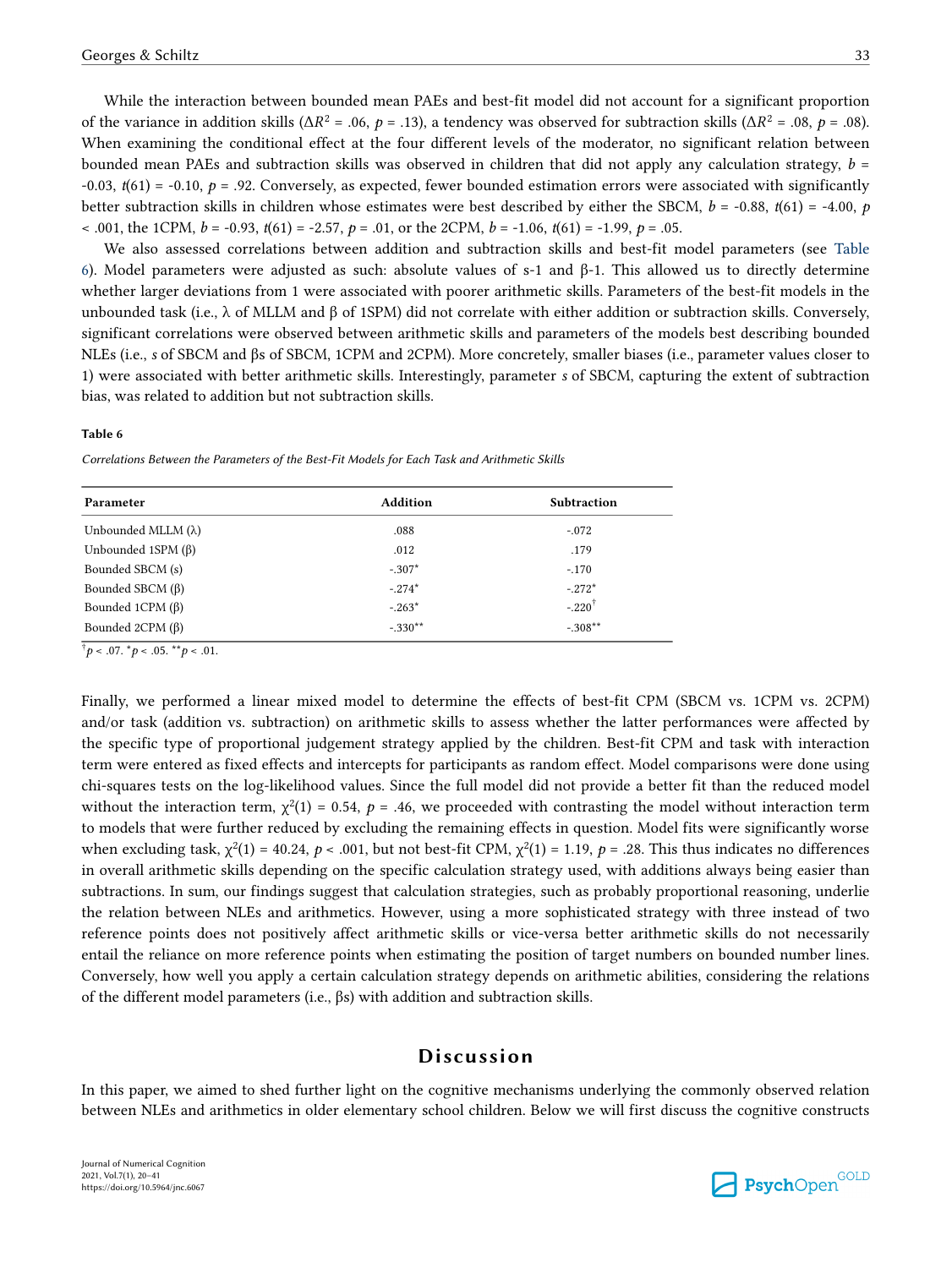indexed by the two different NLE tasks and then consider how those mechanisms could explain the differential relations of unbounded and bounded NLEs to arithmetic performances.

# **Unbounded and Bounded NLEs Likely Index Different Cognitive Constructs**

Unbounded and bounded NLEs were unrelated in terms of both estimation errors and model parameters. Moreover, only bounded NLEs improved with grade and were overall better than unbounded performances. In addition, while unbounded NLEs were best described by models reflecting direct estimation, functions supposedly capturing proportional judgment provided better fits for bounded NLEs. The two tasks thus probably elicit different estimation strategies with only the unbounded version providing an accurate measure of children's numerical magnitude representations in the current sample.

More concretely, unbounded NLEs of about 85% of the children were best described by either the MLLM or the 1SPM, reflecting direct estimation. In addition, the goodness of fits (as indexed by AICc) provided by these models were better than those of the CPMs, probably indexing proportional reasoning strategies. Unbounded estimation errors also significantly increased as a function of target number. This pattern reflects a signature of the approximate number system (e.g., [Cantlon, Cordes, Libertus, & Brannon, 2009;](#page-19-0) [Cohen & Blanc-Goldhammer, 2011](#page-19-0); [Gallistel & Gelman, 2000](#page-19-0)) and is not characteristic of proportional judgment, indicated by an M-shaped distribution of error variability (e.g., [Link, Huber, et al., 2014](#page-20-0); [Reinert et al., 2019\)](#page-20-0). Our findings thus suggest that the unbounded task directly assesses the representation of numerical magnitudes. This agrees with previous studies, reporting the superior fits of models directly tapping into number representation [\(Cohen & Blanc-Goldhammer, 2011](#page-19-0); [Cohen & Sarnecka, 2014](#page-19-0); [Jung et al.,](#page-20-0) [2020;](#page-20-0) [Kim & Opfer, 2017;](#page-20-0) [Link, Huber, et al., 2014;](#page-20-0) [Reinert et al., 2017\)](#page-20-0). Interestingly, there were no grade-related differences in the degree of logarithmic compression in estimations, as indexed by  $\lambda$  of the MLLM, or the numerical bias in estimations, as reflected by β of 1SPM, suggesting that numerical magnitude representations remained fairly stable at that developmental stage. Moreover,  $\lambda$  was close to 0 and  $\beta$  was significantly positively accelerating across all grades. These findings thus provide no evidence for any logarithmic compression in unbounded estimations, even in the youngest children of the current sample, and thereby confirm the assumption that NLEs are no longer characterized by a logarithmic-like pattern in the current age group using a familiar number range [\(Booth & Siegler, 2006\)](#page-18-0).

Conversely, bounded NLEs of the majority of the children were best fit by the CPMs, commonly reported to index proportional judgement ([Barth & Paladino, 2011;](#page-18-0) [Cohen & Blanc-Goldhammer, 2011](#page-19-0); [Cohen & Sarnecka, 2014;](#page-19-0) [Jung et](#page-20-0) [al., 2020](#page-20-0); [Rouder & Geary, 2014](#page-20-0); [Slusser et al., 2013\)](#page-21-0). While the SBCM provided the best fit for estimates of most of the second and third graders, the estimates of the majority of fourth graders were described to an equivalent extent by either the SBCM, 1CPM or 2CPM. This pattern was confirmed when considering the average goodness of fits of all the different models per grade. Based on AICc, both the SBCM and the 1CPM can provide substantial support in favor of bounded NLEs (e.g., [Burnham & Anderson, 2002](#page-18-0)). Model fits thus suggest that in the bounded task, the majority of the children relied on two reference points (i.e., the origin and endpoint) and used subtraction or division to scale target numbers to line length, with some children (mainly the younger) still lacking the mathematical skills to successfully do so. The use of calculation strategies as opposed to direct estimation in the bounded task is also corroborated by the absence of a significant relation between bounded estimation errors and target numbers. Moreover, fewer errors were made at to-be-expected reference points (i.e., the origin and endpoint), further confirming the reliance on proportional judgement in the bounded task. The application of calculation strategies might then also explain grade-related changes in bounded but not unbounded NLEs, considering that such strategies are fostered in school.

## **Proportional Reasoning Likely Explains the Relation Between NLEs and Arithmetic Skills**

Bounded NLEs, likely indexing proportional reasoning, related to addition and subtraction skills. Importantly, these relations remained significant when controlling for grade in children whose estimated were best described by the CPMs. This generally agrees with previous findings, consistently reporting strong relations between bounded NLEs and arithmetics (e.g., [Ashcraft & Moore, 2012;](#page-18-0) [Booth & Siegler, 2006;](#page-18-0) [Fazio et al., 2014;](#page-19-0) [Geary, 2011](#page-19-0); [Jung et al., 2020;](#page-20-0) [Link, Nuerk, et al., 2014;](#page-20-0) [Sasanguie et al., 2013](#page-20-0); [Siegler & Booth, 2004](#page-21-0); see [Schneider et al., 2018](#page-21-0), for a meta-analysis; see [Siegler, 2016](#page-21-0), for a review). Conversely, no relation was observed for unbounded NLEs, reflecting direct estimation

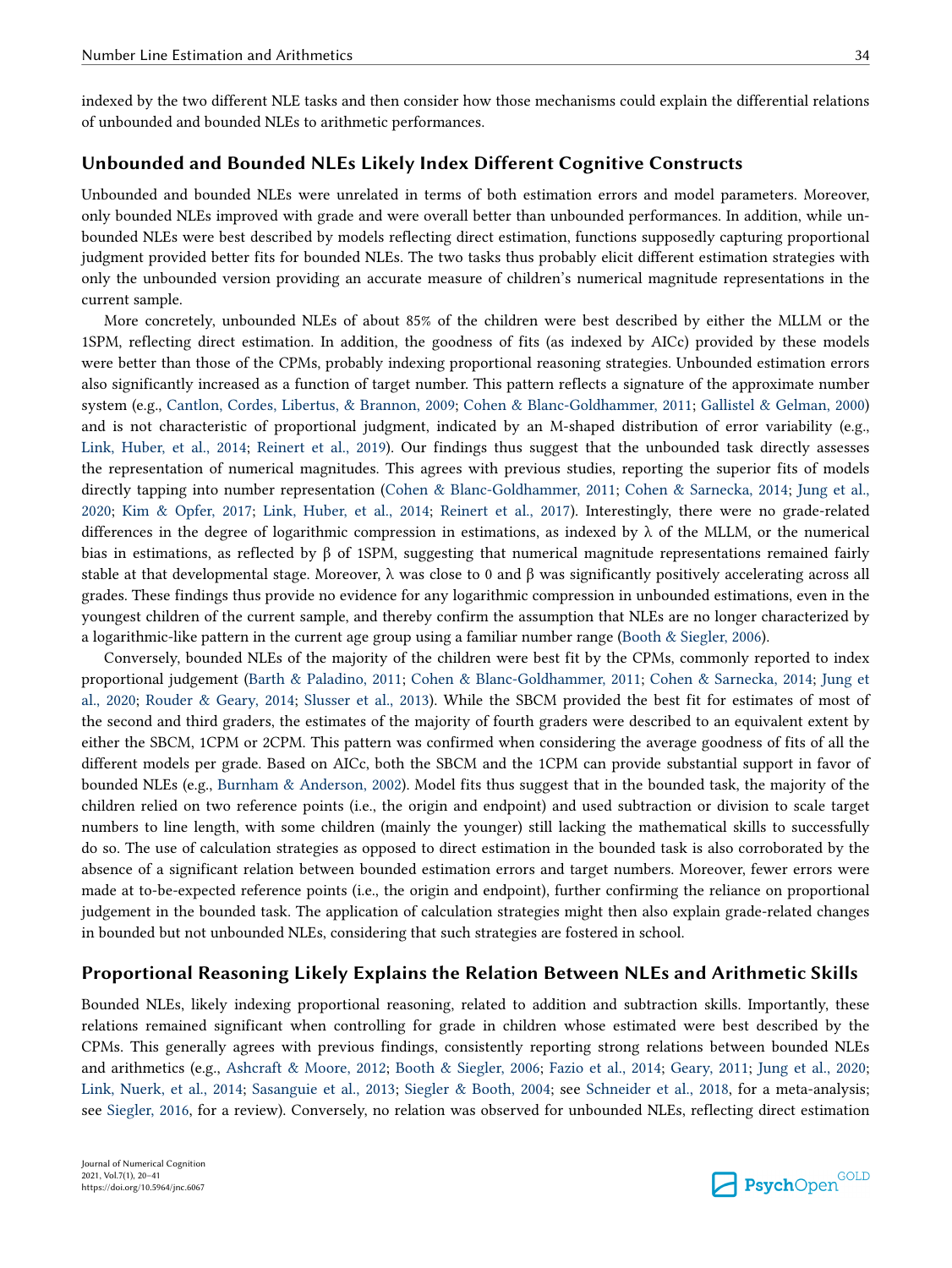in the majority of children. This is also in line with previous observations, indicating that correlations between NLEs and mathematical skills were moderated by the variant of the number line task [\(Schneider et al., 2018](#page-21-0)), with positive correlations being observed only for bounded but not unbounded NLEs in older elementary school children ([Link,](#page-20-0) [Nuerk, et al., 2014\)](#page-20-0) and adolescents ([Jung et al., 2020\)](#page-20-0). Altogether, these outcomes suggest that the commonly observed association between NLEs and mathematical competences is likely explained by calculation strategies rather than the MNL, at least in second to fourth graders. This can be further supported by the moderation analysis, which revealed a tendency for a significant interaction of bounded NLEs and best-fit model on subtraction skills. More concretely, relations between bounded estimation errors and subtraction skills were only observed in children whose estimates were best described by the CPMs, likely capturing proportional judgement, but not the MLLM or 1SPM, indexing direct estimation. It should, however, be noted that the present moderation analysis was mostly exploratory. Namely, groups based on best-fit model were fairly unequal in size, since bounded NLEs of only 10% of the children were best described by models other than the CPMs. Nonetheless, it strengthens the assumption that calculation strategies account for the correlation between NLEs and arithmetics in older elementary school children.

# **Practical Implications**

It is important to also comment on the more practical implications of the present outcomes. What does the absence of a relation between arithmetics and unbounded NLEs, probably providing a purer measure of numerical magnitude representations, tell us about the importance of the latter for arithmetic development? The present findings suggest that the scaling of numerical magnitudes on the MNL does not relate to arithmetics in second to fourth graders. This agrees with studies reporting the absence of a relation between the SNARC effect, another important marker of the MNL, and arithmetic skills in older children attending fourth ([Georges et al., 2017](#page-19-0)) or fifth grade ([Schneider et al., 2009\)](#page-20-0) and even adults [\(Cipora & Nuerk, 2013;](#page-19-0) but see [Hoffmann, Mussolin, Martin, & Schiltz, 2014\)](#page-20-0). In contrast, younger children might rely on the MNL when performing arithmetics. Accordingly, [Kim and Opfer \(2017\)](#page-20-0) reported that not only bounded but also unbounded NLEs, both best described by the MLLM indexing numerical magnitude representations, significantly correlated with addition and subtraction skills in younger children attending preschool, first or second grade when assessed on relatively unfamiliar number lines. Moreover, some previous SNARC studies indicated strong relations between the SNARC effect and arithmetic skills in preschool [\(Hoffmann et al., 2013\)](#page-19-0) and up to third grade ([Georges et](#page-19-0) [al., 2017\)](#page-19-0). In contrast to the latter SNARC study, we did, however, not find a relation between unbounded NLEs and addition or subtraction skills even in the youngest children attending second grade. This might be explained by the possibility that relations to arithmetics depend on the specific properties of the MNL indexed by the numerical task. The spatial properties of the MNL include both directionality (i.e., the specific directional orientation) and scaling (i.e., the spatial intervals between numerical values, see [Aulet & Lourenco, 2018](#page-18-0)). While the unbounded task likely reflects the scaling of numerical magnitudes, the SNARC task probably rather indexes the directionality of numerical magnitude representations ([Cipora, Patro, & Nuerk, 2015\)](#page-19-0). As such, MNL scaling could be more important for arithmetics at the initial stages of mathematical development, while directionality plays an important role also at later stages until none of the properties of the MNL are predictive of math achievement. Once that stage is reached, arithmetic performances might solely depend on calculation strategies, as captured by the bounded task. Overall, the present findings do not question the importance of the MNL, but only suggest that the scaling of numerical magnitude representations might be less important for arithmetic learning in older elementary school children.

Despite the outcome of the present study providing no evidence for the importance of numerical magnitude representations for arithmetic learning, the relation of bounded NLEs to addition and subtraction skills further suggests that bounded number lines are a valuable and robust tool for predicting mathematical competence. Since number line tasks are easily applicable, relatively short, and very cost-effective, they could also be used to assist the diagnosis of mathematical learning difficulties. The present study also further highlights the potential usefulness of training the positioning of target numbers on bounded number lines for arithmetic development.

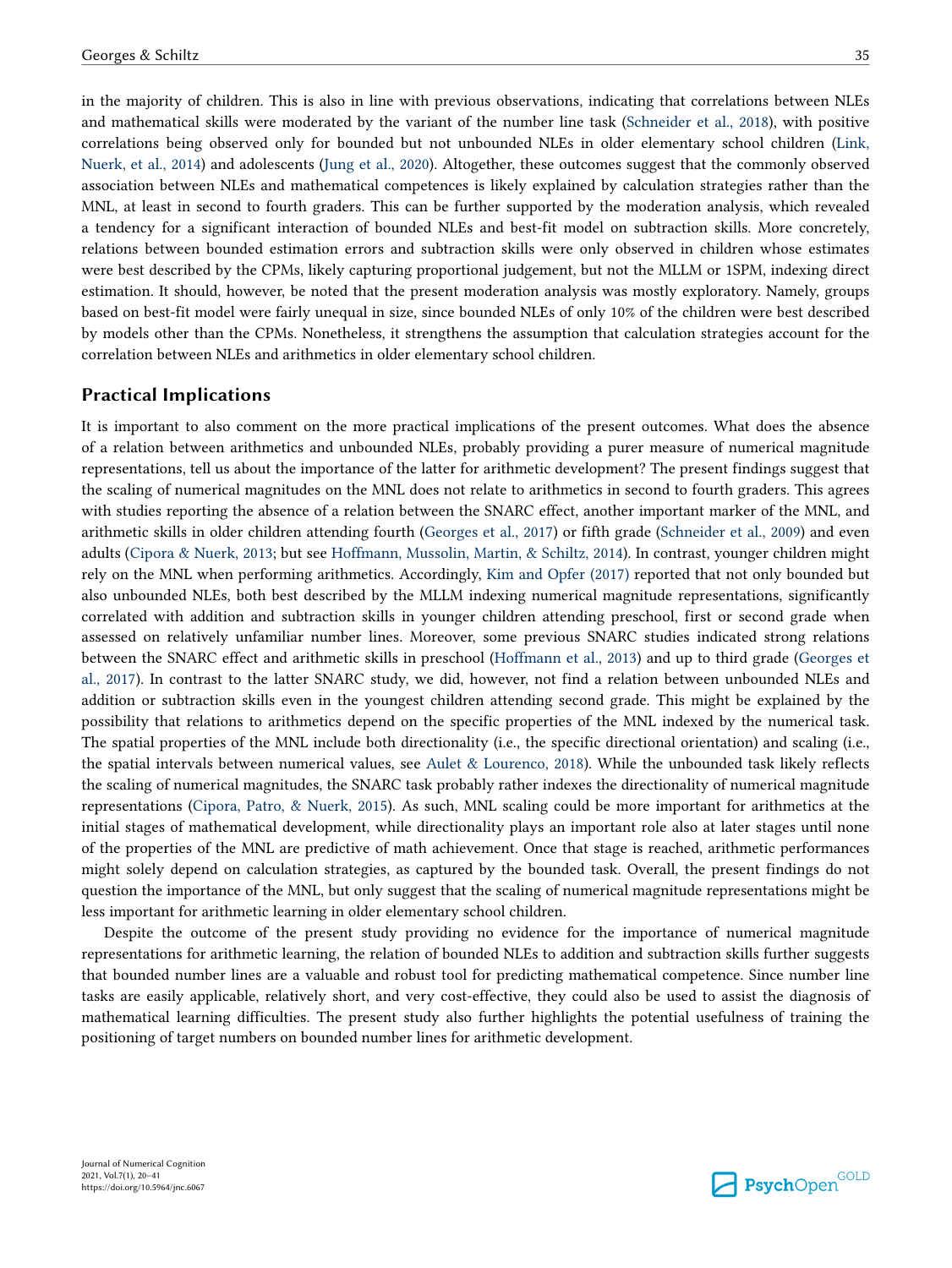## **Limitations and Future Directions**

First of all, it should be emphasized that the present outcomes might not be generalizable to different age groups and/or number ranges. We tested older elementary school children to 1) complement previous within-subject designs assessing both model fits and relations to arithmetics in younger children ([Kim & Opfer, 2017\)](#page-20-0) or adolescents [\(Jung et al., 2020](#page-20-0)) and to 2) determine whether relations between arithmetics and bounded but not unbounded NLEs previously observed in fourth graders ([Link, Nuerk, et al., 2014\)](#page-20-0) can actually be explained by the reliance on proportional judgement on bounded as opposed to the MNL on unbounded number lines in such older elementary school children ([Link, Huber, et](#page-20-0) [al., 2014](#page-20-0)). To do so, we focussed on familiar numbers in the range of 0-20 and 0-100 on unbounded and bounded lines respectively (see [Link, Huber, et al., 2014](#page-20-0) and [Link, Nuerk, et al., 2014,](#page-20-0) for comparable differences in number ranges between bounded and unbounded tasks), since the likelihood of strategy application and the reliable use of reference points was shown to be increased by employing a familiar number range (e.g., [Slusser et al., 2013](#page-21-0); [White & Szűcs, 2012](#page-21-0)). Furthermore, a familiar number range was also used in the study of [Link, Nuerk, et al. \(2014\)](#page-20-0), reporting a relation between bounded but not unbounded NLEs and arithmetics in fourth graders.

Since relatively older children (and adults) usually produce seemingly linear estimation patterns on familiar number lines, while negatively accelerating logarithmic-like responses are commonly observed in younger children or with less familiar number ranges, it is probable that different conclusions regarding the constructs underlying bounded and unbounded NLEs as well as their relations to arithmetics might be drawn depending on age and/or number range. Since the shift from seemingly logarithmic to more linear (unbounded and bounded) NLEs with age and experience was suggested to reflect 1) changes in the disposition of numerical magnitude representations (e.g., [Siegler & Booth, 2004;](#page-21-0) [Siegler & Opfer, 2003\)](#page-21-0), 2) the maturation of calculation strategies (e.g., the successful use of reference points, see [Slusser](#page-21-0) [et al., 2013](#page-21-0)), 3) the development of better mensuration skills (e.g., [Cohen & Sarnecka, 2014\)](#page-19-0) or 4) the reliance on different cognitive constructs (e.g., MNL and calculation strategies in younger and older individuals respectively, [Dackermann et](#page-19-0) [al., 2015\)](#page-19-0), all of these factors could potentially differentially influence relations to arithmetics across development.

The idea that different cognitive constructs might underlie NLEs at different developmental stages could be supported by the findings of [Yuan and colleagues \(2020\)](#page-21-0), showing that performances on the bounded task were related to counting skills and did not correlate with a clustered dot array task that is readily solvable by proportional reasoning skills in 4- to 6-year-olds. This suggests that as opposed to older and more experienced children, bounded NLEs in younger individuals might not index calculation strategies, such as proportional reasoning, but reflect numerical magnitude representations. This would also agree with studies suggesting that strategy application might only develop in older children on familiar number lines (e.g., [White & Szűcs, 2012](#page-21-0)). It could also provide an explanation for the findings of [Kim and Opfer \(2017\),](#page-20-0) indicating that the negatively accelerating (logarithmic-like) estimation patterns of younger children attending preschool, first or second grade on less familiar bounded number lines were better fitted by the MLLM, indexing the MNL, than by alternative models reflecting calculation strategies. Likewise, [Link, Huber, et](#page-20-0) [al. \(2014\)](#page-20-0) reported similar results for bounded and unbounded number lines in first graders, suggesting that both tasks might assess the same construct, namely numerical magnitude representations, in these relatively younger children. On the other hand, [Cohen and Sarnecka \(2014\)](#page-19-0) argued that the negatively accelerating pattern on bounded lines in younger children or with higher number ranges might still describe the application of a calculation strategy (rather than the MNL), yet result from relatively poorer mensuration skills. Likewise, [Slusser et al. \(2013\)](#page-21-0) reported that younger children's bounded NLEs were best described by the proportion judgment account and that their logarithmic-like estimation pattern reflected the inability to correctly use the upper reference point. In any case, these findings collectively suggest that bounded NLEs might not necessarily index the same advanced proportional reasoning strategy in younger less experienced children than in older children on familiar number lines.

Apart from the constructs underlying NLEs, also their relations to arithmetics might vary depending on age and/or number range. For instance, [Kim and Opfer \(2017\)](#page-20-0) reported that not only bounded but also unbounded NLEs significantly correlated with addition and subtraction skills in younger children attending preschool, first or second grade when assessed on relatively unfamiliar number lines<sup>[3](#page-17-0)</sup>. Interestingly, as already mentioned before, in that study both bounded and unbounded NLEs were best described by the MLLM, indexing numerical magnitude representations. This thus agrees with previous studies highlighting the importance of the MNL for arithmetic learning at earlier

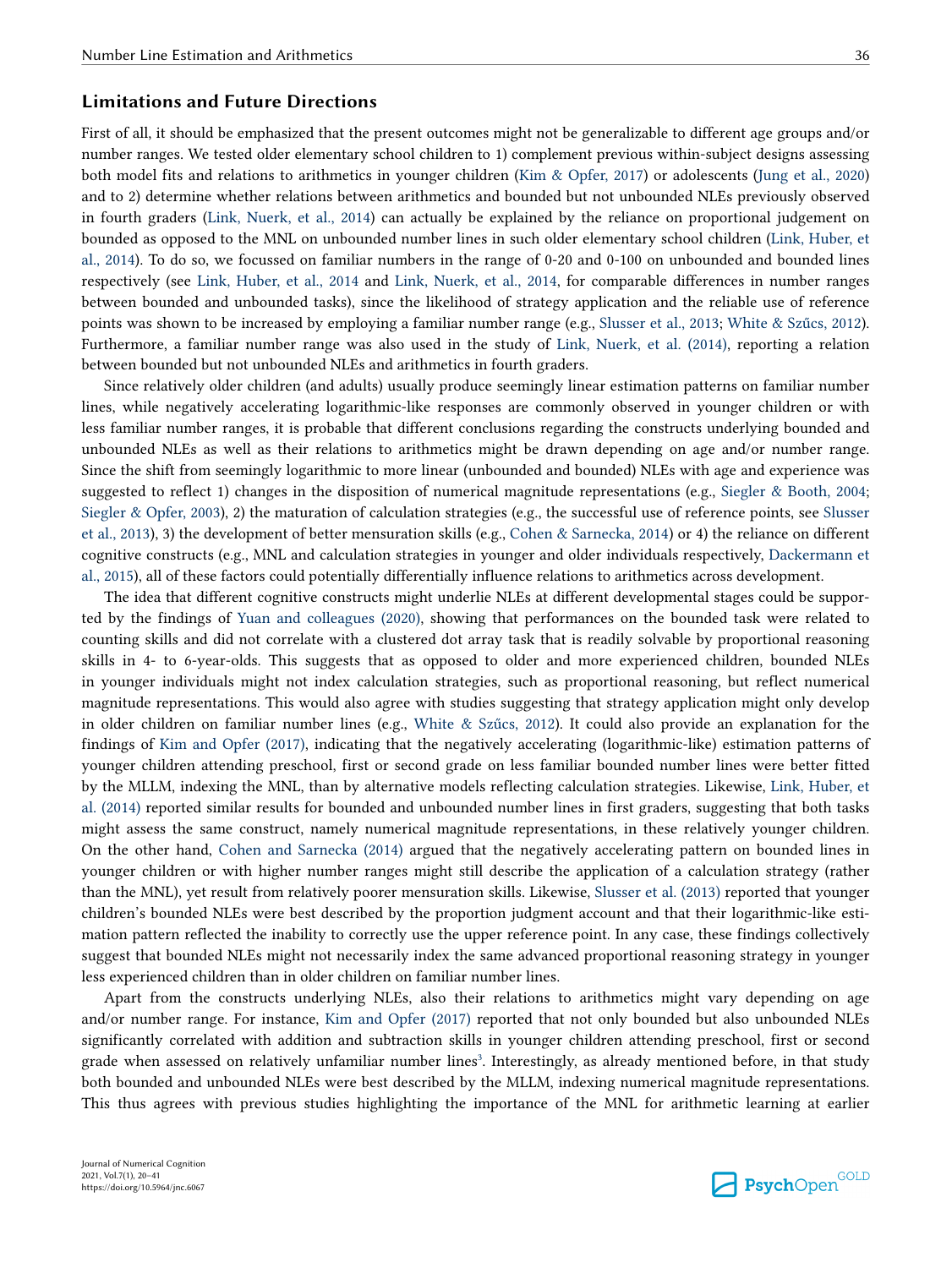<span id="page-17-0"></span>developmental stages (e.g., [Hoffmann et al., 2013\)](#page-19-0). λ of the MLLM also significantly differed from zero for both bounded and unbounded NLEs, confirming the negatively accelerating logarithmic-like estimation patterns usually observed at this developmental stage. It is therefore possible that as long as unbounded NLEs are characterized by a logarithmic-like pattern, possibly reflecting logarithmically compressed numerical magnitude representations ([Kim & Opfer, 2017\)](#page-20-0), they explain variance in arithmetics, with less compression indicating better performances. Since [Kim and Opfer \(2017\)](#page-20-0) could draw similar conclusions for bounded than unbounded NLEs at such earlier developmental stages, it is likely that proportional reasoning only underlies the relation between bounded NLEs and arithmetics in older children, as assessed in the current study.

Another important point worth mentioning is that due to the linear-like estimation patterns usually observed in older children on familiar number lines, the present study did not include any additional models, such as the bilinear (also known as decomposed linear or segmented linear) account. This model was suggested to provide good fits for logarithmic-like NLEs and is thereby yet another alternative explanation for the logarithmic-to-linear shift hypothesis (see [Ebersbach et al., 2008](#page-19-0) or [Moeller et al., 2009\)](#page-20-0). More concretely, this account suggests that the logarithmic-like shape of NLEs in younger children or on unfamiliar number lines results from a difference in numerical processing depending on the number interval, with each number segment yielding a different slope. While [Ebersbach and colleagues \(2008\)](#page-19-0) suggested that the breakpoint at which the response function alters reflects changes in number familiarity, [Moeller and](#page-20-0) [colleagues \(2009\)](#page-20-0) argued that it might depend on the understanding of the place-value structure of the Arabic number system. Since such an estimation pattern originating from two linear intervals can also be fitted by a logarithmic curve, these authors argued that the underlying numerical magnitude representations might have been erroneously assumed to feature a logarithmic disposition in younger children. Instead, they argue for a decomposed representation of either single- and two-digit numbers or of familiar and unfamiliar numerical magnitudes. This decomposed representation is then eventually integrated into one holistic linear representation with age and experience, explaining mostly linear-like NLEs in older children. Including this account as a potential model for negatively accelerating response patterns in younger children or with less familiar numbers could shed further light on whether the initially logarithmic-like response patterns on unbounded and bounded number lines actually index a logarithmically compressed MNL (e.g., [Siegler & Booth, 2004;](#page-21-0) [Siegler & Opfer, 2003\)](#page-21-0), relatively poorer mensuration skills (e.g., [Cohen & Sarnecka, 2014\)](#page-19-0), the inability to use reference points (e.g., [Slusser et al., 2013](#page-21-0)), or rather insufficient place-value coding ([Moeller et al., 2009\)](#page-20-0).

Finally, apart from using different models with unfamiliar number ranges at earlier developmental stages, future studies should also complement the present findings by considering potential domain-specific and/or domain-general covariates. In the current study, we employed a hybrid design, where we used a modelling procedure to better understand the constructs underlying (bounded and unbounded) NLEs and consequently individual differences in addition and subtraction skills (see e.g., [Kim & Opfer, 2017](#page-20-0), or [Jung et al., 2020](#page-20-0), for a similar design). Nonetheless, further assessing the influences of basic numerical skills and/or visuospatial abilities on NLEs and arithmetics as well as their relations might strengthen the current conclusions. Based on the present outcomes, one would for instance envisage a relation between visuospatial abilities, likely required for efficient proportional reasoning, and bounded but not (or to a lesser extent) unbounded NLEs. Visuospatial abilities might then also act as a confounder in the relation between bounded NLEs and arithmetics. Support for this assumption has already been provided by some studies, showing that the relation between bounded NLEs and mathematical performances was fully explained by visuospatial abilities in 10-year-old children ([Simms et al., 2016\)](#page-21-0) and adults [\(Sella et al., 2016](#page-21-0)). Moreover, since only unbounded but not bounded NLEs were found to provide a reliable index of the MNL in the current sample using a familiar number range, only the former might relate to other measures of symbolic and non-symbolic numerical magnitude representations, such as (non-)symbolic number comparison performances, the distance and/or SNARC effects. Evidence for this idea already comes from the study of [Schneider and colleagues \(2009\)](#page-20-0), finding no relations between bounded NLEs and the SNARC or distance effect in fifth and sixth graders.



<sup>3)</sup> Considering that [Kim and Opfer \(2017\)](#page-20-0) presented participants with unbounded number lines up to 1000, but likely did not provide enough space to validly measure a positively accelerating response function, unbounded NLEs could have been inadvertently biased similarly to bounded NLEs, such that their conclusions based on unbounded lines should be taken with care (see also [Cohen & Ray, 2020\)](#page-19-0).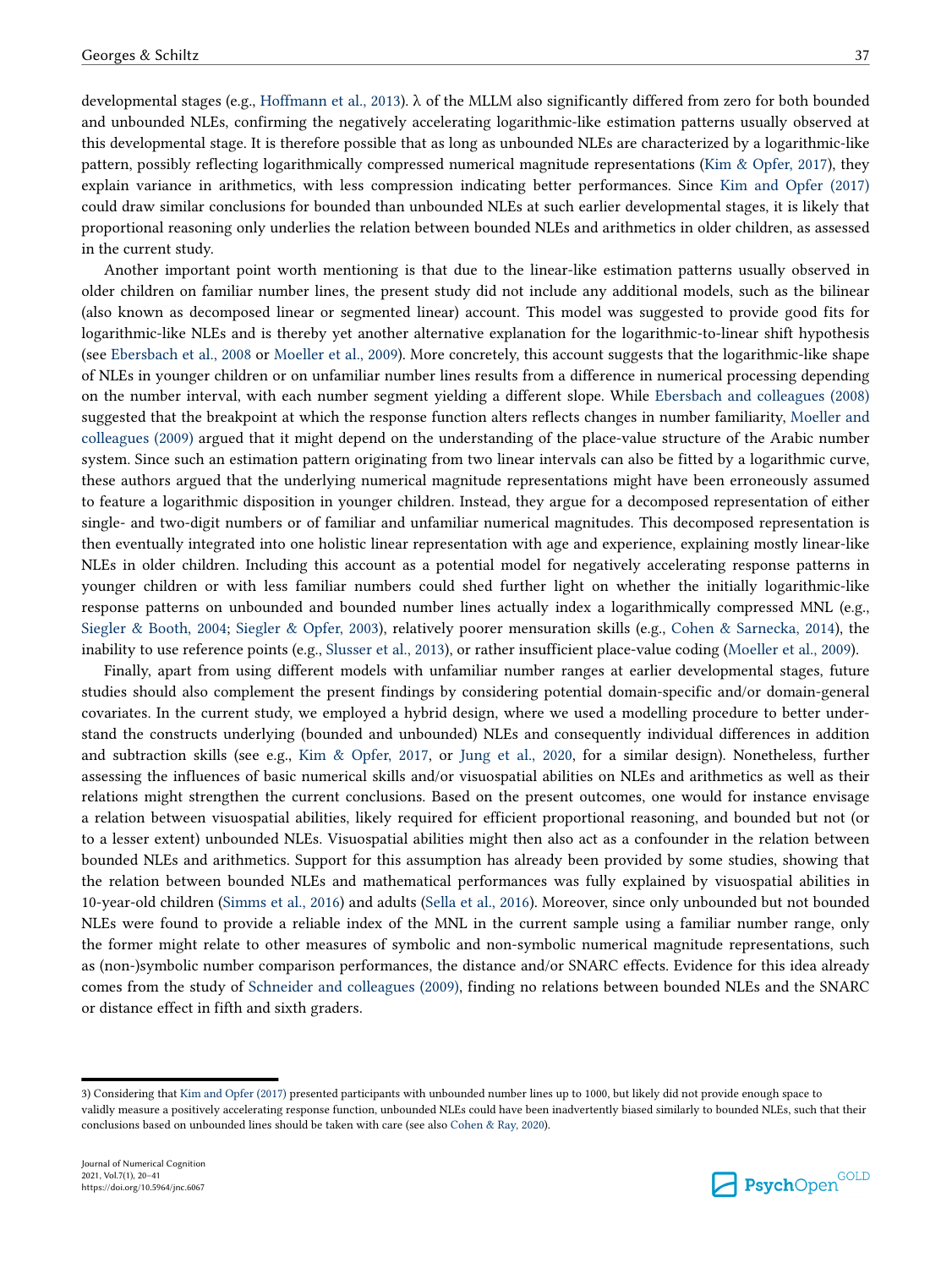### <span id="page-18-0"></span>**Conclusion**

In second to fourth graders, unbounded and bounded NLEs index different cognitive constructs. While unbounded estimates reflect direct estimation, thereby providing an appropriate measure of the scaling of numerical magnitude representations, bounded estimates rather index calculation strategies, such as proportional reasoning. These calculation strategies then likely account for the relation of bounded but not unbounded NLEs to addition and subtraction skills. Although the present findings do not provide any evidence for the involvement of numerical magnitude representations for arithmetic learning, we cannot rule out their importance at earlier developmental stages. Depending on the aim of future studies, the present outcomes suggest measuring estimations on unbounded number lines if one is interested in directly assessing numerical magnitude representations in second to fourth graders. Conversely, if one aims to predict arithmetic skills at this age, one should rather assess estimations on bounded number lines, likely indexing proportional reasoning.

**Funding:** The current research was supported by the National Research Fund Luxembourg (FNR, [www.fnr.lu\)](http://www.fnr.lu) under Grant AFR PhD-2013-1/5558196.

**Acknowledgments:** The authors would like to thank Charlotte Sosson for her help with data collection.

**Competing Interests:** The authors declare that the research was conducted in the absence of any commercial or financial relationships that could be construed as a potential conflict of interest.

# **References**

- Anobile, G., Cicchini, G. M., & Burr, D. C. (2012). Linear mapping of numbers onto space requires attention. *Cognition, 122*, 454-459. <https://doi.org/10.1016/j.cognition.2011.11.006>
- Ashcraft, M. H., & Moore, A. M. (2012). Cognitive processes of numerical estimation in children. *Journal of Experimental Child Psychology, 111*, 246-267.<https://doi.org/10.1016/j.jecp.2011.08.005>
- Aulet, L. S., & Lourenco, S. F. (2018). The developing mental number line: Does its directionality relate to 5- to 7-year-old children's mathematical abilities? *Frontiers in Psychology, 9*, Article 1142. <https://doi.org/10.3389/fpsyg.2018.01142>
- Barth, H. C., & Paladino, A. M. (2011). The development of numerical estimation: Evidence against a representational shift. *Developmental Science, 14*(1), 125-135.<https://doi.org/10.1111/j.1467-7687.2010.00962.x>
- Barth, H., Slusser, E., Kanjlia, S., Garcia, J., Taggart, J., & Chase, E. (2016). How feedback improves children's numerical estimation. *Psychonomic Bulletin & Review, 23*(4), 1198-1205. <https://doi.org/10.3758/s13423-015-0984-3>
- Bates, D., Maechler, M., Bolker, B., & Walker, S. (2014). lme4: Linear Mixed-Effects Models Using Eigen and S4 [Computer software] (R package version 1.1-7). Retrieved from<http://CRAN.R-project.org/package=lme4>
- Berteletti, I., Lucangeli, D., Piazza, M., Dehaene, S., & Zorzi, M. (2010). Numerical estimation in preschoolers. *Developmental Psychology, 46*(2), 545-551. <https://doi.org/10.1037/a0017887>
- Booth, J. L., & Siegler, R. S. (2006). Developmental and individual differences in pure numerical estimation. *Developmental Psychology, 42*(1), 189-201.<https://doi.org/10.1037/0012-1649.41.6.189>
- Booth, J. L., & Siegler, R. S. (2008). Numerical magnitude representations influence arithmetic learning. *Child Development, 79*(4), 1016-1031. <https://doi.org/10.1111/j.1467-8624.2008.01173.x>
- Boyer, T. W., Levine, S. C., & Huttenlocher, J. (2008). Development of proportional reasoning: Where young children go wrong. *Developmental Psychology, 44*, 1478-1490. <https://doi.org/10.1037/a0013110>
- Burnham, K. P., & Anderson, D. R. (2002). *Model selection and multimodel inference: A practical information-theoretic approach* (2nd ed.). New York, NY, USA: Springer.
- Burnham, K. P., & Anderson, D. R. (2004). Multimodal inference: Understanding AIC and BIC in model selection. *Sociological Methods & Research, 33*, 261-304. <https://doi.org/10.1177/0049124104268644>
- Burnham, K. P., Anderson, D. R., & Huyvaert, K. P. (2011). AIC model selection and multimodal inference in behavioral ecology: Some background, observations, and comparisons. *Behavioral Ecology and Sociobiology, 65*, 23-35. <https://doi.org/10.1007/s00265-010-1029-6>

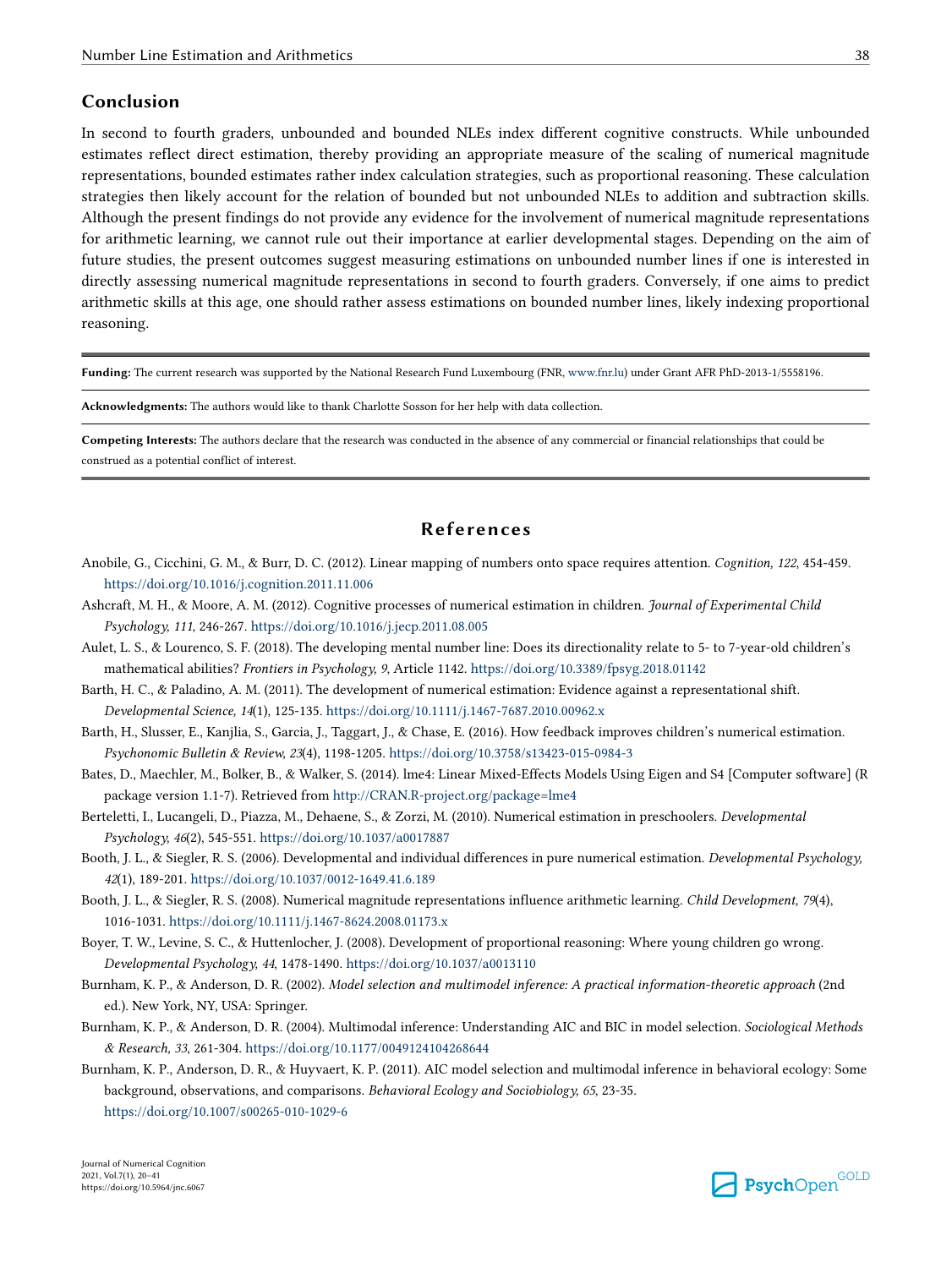- <span id="page-19-0"></span>Cantlon, J. F., Cordes, S., Libertus, M. E., & Brannon, E. M. (2009). Comment on "Log or linear? Distinct intuitions of the number scale in Western and Amazonian indigene cultures.". *Science, 323*, 38b. <https://doi.org/10.1126/science.1164773>
- Cicchini, G. M., Anobile, G., & Burr, D. C. (2014). Compressive mapping of number to space reflects dynamic encoding mechanisms, not static logarithmic transform. *Proceedings of the National Academy of Sciences of the United States of America, 111*, 7867-7872. <https://doi.org/10.1073/pnas.1402785111>
- Cipora, K., & Nuerk, H.-C. (2013). Is the SNARC effect related to the level of mathematics? No systematic relationship observed despite more power, more repetitions, and more direct assessment of arithmetic skill. *Quarterly Journal of Experimental Psychology, 66*(10), 1974-1991.<https://doi.org/10.1080/17470218.2013.772215>
- Cipora, K., Patro, K., & Nuerk, H.-C. C. (2015). Are spatial-numerical associations a cornerstone for arithmetic learning? The lack of genuine correlations suggests no. *Mind, Brain and Education, 9*(4), 190-206. <https://doi.org/10.1111/mbe.12093>
- Cohen, D. J., & Blanc-Goldhammer, D. (2011). Numerical bias in bounded and unbounded number line tasks. *Psychonomic Bulletin & Review, 18*(2), 331-338.<https://doi.org/10.3758/s13423-011-0059-z>
- Cohen, D. J., & Ray, A. (2020). Experimental bias in number-line tasks and how to avoid them: Comment on Kim and Opfer (2017) and the introduction of the Cohen Ray number-line task. *Developmental Psychology, 56*(4), 846-852.<https://doi.org/10.1037/dev0000761>
- Cohen, D. J., & Sarnecka, B. W. (2014). Children's number-line estimation shows development of measurement skills (not number representations). *Developmental Psychology, 50*(6), 1640-1652. <https://doi.org/10.1037/a0035901>
- Dackermann, T., Huber, S., Bahnmueller, J., Nuerk, H.-C., & Moeller, K. (2015). An integration of competing accounts on children's number line estimation. *Frontiers in Psychology, 6*, Article 884. <https://doi.org/10.3389/fpsyg.2015.00884>
- Dackermann, T., Kroemer, L., Nuerk, H.-C., Moeller, K., & Huber, S. (2018). Influences of presentation format and task instruction on children's number line estimation. *Cognitive Development, 47*, 53-62.<https://doi.org/10.1016/j.cogdev.2018.03.001>
- Dehaene, S. (1997). *The number sense: How the mind creates mathematics.* New York, NY, USA: Oxford University Press.
- Dehaene, S., Izard, V., Spelke, E., & Pica, P. (2008). Log or linear? Distinct intuitions of the number scale in Western and Amazonian indigene cultures. *Science, 320*, 1217-1220.<https://doi.org/10.1126/science.1156540>
- De Vos, T. (1992). *TTR: Tempo Test Rekenen.* Lisse, The Netherlands: Swets & Zeitlinger.
- Ebersbach, M., Luwel, K., Frick, A., Onghena, P., & Verschaffel, L. (2008). The relationship between the shape of the mental number line and familiarity with numbers in 5-to 9-year old children: Evidence for a segmented linear model. *Journal of Experimental Child Psychology, 99*(1), 1-17. <https://doi.org/10.1016/j.jecp.2007.08.006>
- Faul, F., Erdfelder, E., Buchner, A., & Lang, A.-G. (2009). Statistical power analyses using G\*Power 3.1: Tests for correlation and regression analyses. *Behavior Research Methods, 41*, 1149-1160.<https://doi.org/10.3758/BRM.41.4.1149>
- Fazio, L. K., Bailey, D. H., Thompson, C. A., & Siegler, R. S. (2014). Relations of different types of numerical magnitude representations to each other and to mathematics achievement. *Journal of Experimental Child Psychology, 123*, 53-72. <https://doi.org/10.1016/j.jecp.2014.01.013>
- Feigenson, L., Dehaene, S., & Spelke, E. (2004). Core systems of number. *Trends in Cognitive Sciences, 8*, 307-314. <https://doi.org/10.1016/j.tics.2004.05.002>
- Firebaugh, G. (2015). Statistics of ecological fallacy. In J. D. Wright (Ed.), *International encyclopedia of the social and behavioral sciences*  (2nd ed., pp. 865–867).<https://doi.org/10.1016/B978-0-08-097086-8.44017-1>
- Gallistel, C. R., & Gelman, R. (2000). Non-verbal numerical cognition: From reals to integers. *Trends in Cognitive Sciences, 4*, 59-65. [https://doi.org/10.1016/S1364-6613\(99\)01424-2](https://doi.org/10.1016/S1364-6613(99)01424-2)
- Geary, D. C. (2011). Cognitive predictors of achievement growth in mathematics: A 5-year longitudinal study. *Developmental Psychology, 47*, 1539-1552.<https://doi.org/10.1037/a0025510>
- Georges, C., Hoffmann, D., & Schiltz, C. (2017). Mathematical abilities in elementary school: Do they relate to number-space associations? *Journal of Experimental Child Psychology, 161*, 126-147. <https://doi.org/10.1016/j.jecp.2017.04.011>
- Gross, S. I., Gross, C. A., Kim, D., Lukowski, S. L., Thompson, L. A., & Petrill, S. A. (2018). A comparison of methods for assessing performance on the number line estimation task. *Journal of Numerical Cognition, 4*(3), 554-571.<https://doi.org/10.5964/jnc.v4i3.120>
- Hansen, N., Jordan, N. C., Fernandez, E., Siegler, R. S., Fuchs, L., Gersten, R., & Micklos, D. (2015). General and math-specific predictors of sixth-graders' knowledge of fractions. *Cognitive Development, 35*, 34-49. <https://doi.org/10.1016/j.cogdev.2015.02.001>
- Hoffmann, D., Hornung, C., Martin, R., & Schiltz, C. (2013). Developing number-space associations: SNARC effects using a color discrimination task in 5-year-olds. *Journal of Experimental Child Psychology, 116*(4), 775-791. <https://doi.org/10.1016/j.jecp.2013.07.013>

Journal of Numerical Cognition 2021, Vol.7(1), 20–41 https://doi.org/10.5964/jnc.6067

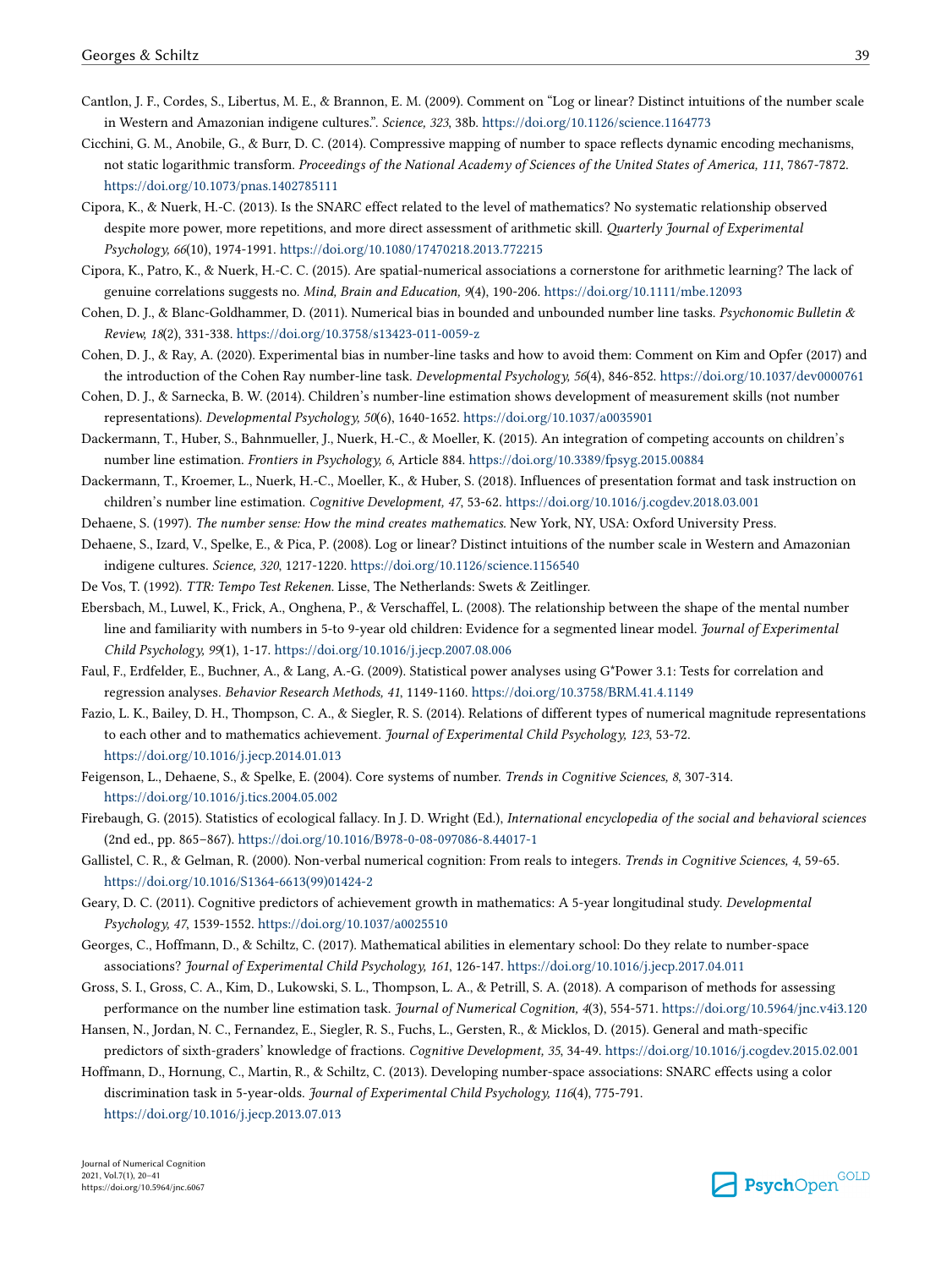- <span id="page-20-0"></span>Hoffmann, D., Mussolin, C., Martin, R., & Schiltz, C. (2014). The impact of mathematical proficiency on the number-space association. *PLoS One, 9*(1), Article e85048.<https://doi.org/10.1371/journal.pone.0085048>
- Hollands, J. G., & Dyre, B. P. (2000). Bias in proportion judgments: The cyclical power model. *Psychological Review, 107*(3), 500-524. <https://doi.org/10.1037/0033-295X.107.3.500>
- Hornung, C., Schiltz, C., Brunner, M., & Martin, R. (2014). Predicting first-grade mathematics achievement: The contributions of domain-general cognitive abilities, nonverbal number sense, and early number competence. *Frontiers in Psychology, 5*, Article 272. <https://doi.org/10.3389/fpsyg.2014.00272>
- Jung, S., Roesch, S., Klein, E., Dackermann, T., Heller, J., & Moeller, K. (2020). The strategy matters: Bounded and unbounded number line estimation in secondary school children. *Cognitive Development, 53*, Article 100839. <https://doi.org/10.1016/j.cogdev.2019.100839>
- Kim, D., & Opfer, J. E. (2017). A unified framework for bounded and unbounded numerical estimation. *Developmental Psychology, 53*(6), 1088-1097. <https://doi.org/10.1037/dev0000305>
- Link, T., Huber, S., Nuerk, H. C., & Moeller, K. (2014). Unbounding the mental number line-new evidence on children's spatial representation of numbers. *Frontiers in Psychology, 4*, Article 1021.<https://doi.org/10.3389/fpsyg.2013.01021>
- Link, T., Nuerk, H.-C., & Moeller, K. (2014). On the relation between the mental number line and arithmetic competencies. *Quarterly Journal of Experimental Psychology, 67*(8), 1597-1613.<https://doi.org/10.1080/17470218.2014.892517>
- Luwel, K., Peeters, D., Dierckx, G., Sekeris, E., & Verschaffel, L. (2018). Benchmark-based strategy use in atypical number lines. *Canadian Journal of Experimental Psychology, 72*(4), 253-263.<https://doi.org/10.1037/cep0000153>
- Moeller, K., Pixner, S., Kaufmann, L., & Nuerk, H.-C. C. (2009). Children's early mental number line: Logarithmic or decomposed linear? *Journal of Experimental Child Psychology, 103*(4), 503-515. <https://doi.org/10.1016/j.jecp.2009.02.006>
- Möhring, W., Frick, A., & Newcombe, N. S. (2018). Spatial scaling, proportional thinking, and numerical understanding in 5- to 7-yearold children. *Cognitive Development, 45*, 57-67.<https://doi.org/10.1016/j.cogdev.2017.12.001>
- Opfer, J. E., Thompson, C. A., & Kim, D. (2016). Free versus anchored numerical estimation: A unified approach. *Cognition, 149*, 11-17. <https://doi.org/10.1016/j.cognition.2015.11.015>
- Peeters, D., Degrande, T., Ebersbach, M., Verschaffel, L., & Luwel, K. (2016). Children's use of number line estimation strategies. *European Journal of Psychology of Education, 31*, 117-134. <https://doi.org/10.1007/s10212-015-0251-z>
- Peeters, D., Verschaffel, L., & Luwel, K. (2017). Benchmark-based strategies in whole number line estimation. *British Journal of Psychology, 108*(4), 668-686. <https://doi.org/10.1111/bjop.12233>
- Petitto, A. L. (1990). Development of number line and measurement concepts. *Cognition and Instruction, 7*, 55-78. [https://doi.org/10.1207/s1532690xci0701\\_3](https://doi.org/10.1207/s1532690xci0701_3)
- R Development Core Team. (2007). *R: A language and environment for statistical computing.* Vienna, Austria: R Foundation for Statistical Computing.
- Reinert, R. M., Hartmann, M., Huber, S., & Moeller, K. (2019). Unbounded number line estimation as a measure of numerical estimation. *PLoS One, 14*(3), Article e0213102. <https://doi.org/10.1371/journal.pone.0213102>
- Reinert, R. M., Huber, S., Nuerk, H.-C., & Moeller, K. (2017). Sex differences in number line estimation: The role of numerical estimation. *British Journal of Psychology, 108*(2), 334-350.<https://doi.org/10.1111/bjop.12203>
- Rouder, J. N., & Geary, D. C. (2014). Children's cognitive representation of the mathematical number line. *Developmental Science, 17*(4), 525-536. <https://doi.org/10.1111/desc.12166>
- Sasanguie, D., Göbel, S. M., Moll, K., Smets, K., & Reynvoet, B. (2013). Approximate number sense, symbolic number processing, or number–space mappings: What underlies mathematics achievement? *Journal of Experimental Child Psychology, 114*, 418-431. <https://doi.org/10.1016/j.jecp.2012.10.012>
- Sasanguie, D., Verschaffel, L., Reynvoet, B., & Luwel, K. (2016). The development of symbolic and non-symbolic number line estimations: Three developmental accounts contrasted within cross-sectional and longitudinal data. *Psychologica Belgica, 56*(4), 382-405. <https://doi.org/10.5334/pb.276>
- Schneider, M., Beeres, K., Coban, L., Merz, S., Schmidt, S. S., Stricker, J., & De Smedt, B. (2017). Associations of non-symbolic and symbolic numerical magnitude processing with mathematical competence: A meta-analysis. *Developmental Science, 20*, Article 12372.<https://doi.org/10.1111/desc.12372>
- Schneider, M., Grabner, R. H., & Paetsch, J. (2009). Mental number line, number line estimation, and mathematical achievement: Their interrelations in Grades 5 and 6. *Journal of Educational Psychology, 101*, 359-372.<https://doi.org/10.1037/a0013840>